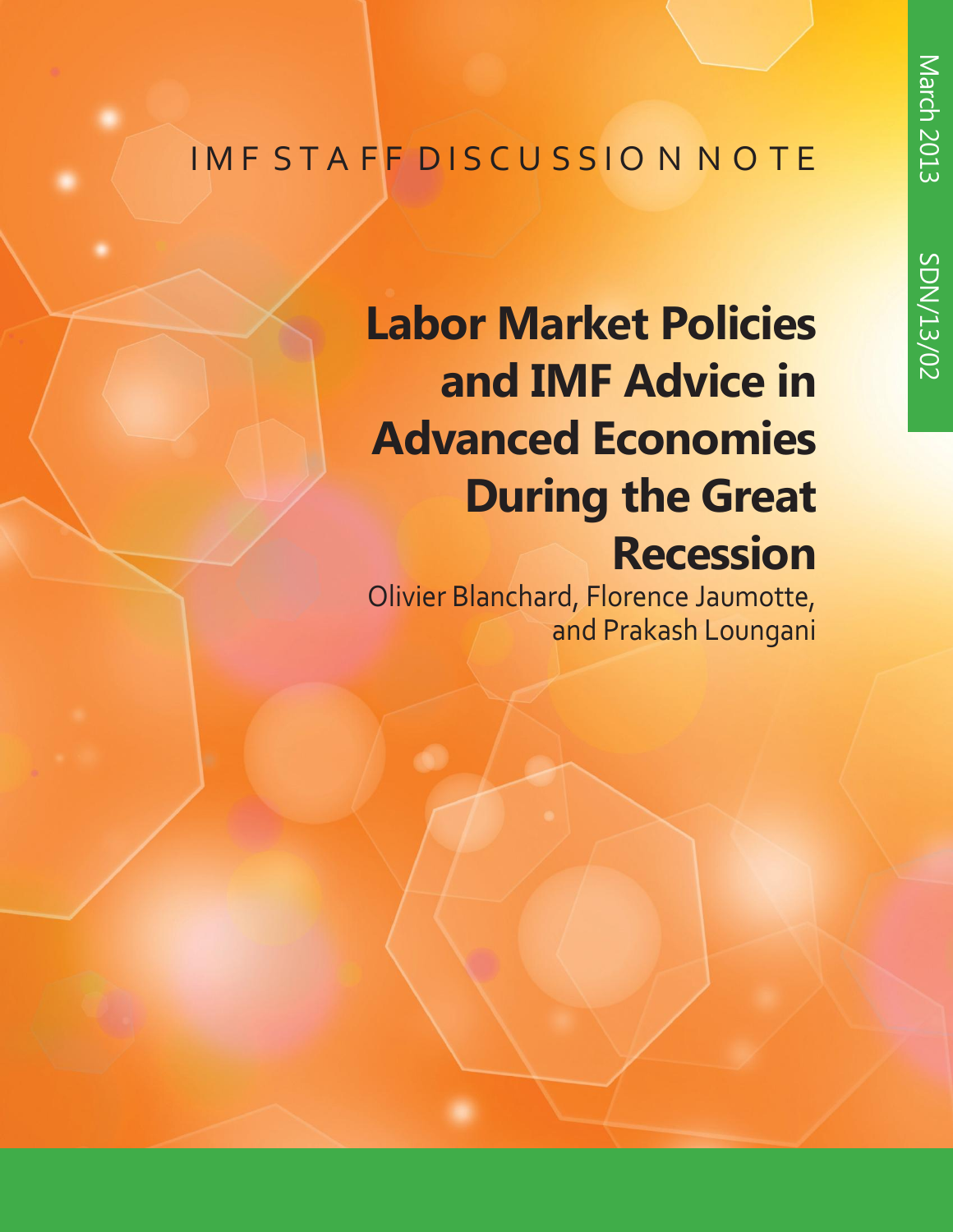#### INTERNATIONAL MONETARY FUND

#### Research Department

# **Labor Market Policies and IMF Advice in Advanced Economies During the Great Recession**

Prepared by Olivier Blanchard, Florence Jaumotte, and Prakash Loungani\*

March 29, 2013

**DISCLAIMER: This Staff Discussion Note represents the views of the authors and does not necessarily represent IMF views or IMF policy. The views expressed herein should be attributed to the authors and not to the IMF, its Executive Board, or its management. Staff Discussion Notes are published to elicit comments and to further debate.**

| JEL Classification Numbers: E2, J3, J5, J6 |                                                             |
|--------------------------------------------|-------------------------------------------------------------|
| Keywords:                                  | Unemployment, labor market institutions, Great<br>Recession |
| Author's E-mail Address:                   | Oblanchard@imf.org, Fjaumotte@imf.org,<br>Ploungani@imf.org |

 $\overline{a}$ 

<sup>\*</sup> We are grateful to David Autor, Peter Bakvis, Larry Ball, Tito Boeri, Sharan Burrow, Pierre Cahuc, Mai Dao, John Evans, Davide Furceri, Pietro Ichino, Juan Jimeno, Richard Layard, Stephen Nickell, Stephen Pursey, Antonio Spilimbergo, Alessandro Turrini, colleagues in IMF departments and IMF management for useful comments and suggestions. Chanpheng Fizzarotti and Jair Rodriguez provided outstanding research assistance. We thank colleagues in our Communications department and Shanti Karunaratne for editorial assistance.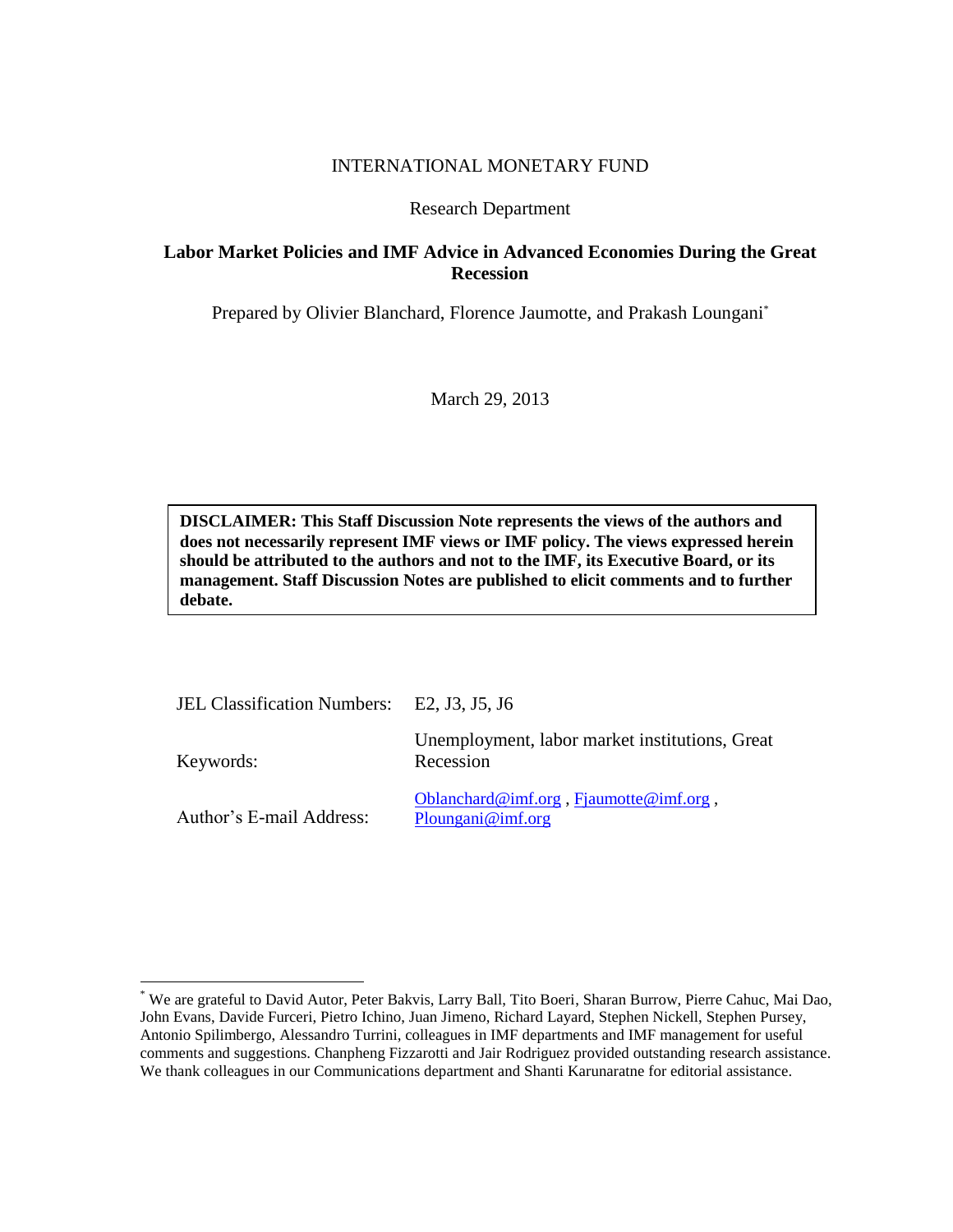# **CONTENTS**

PAGE

| Figures                                                                     |  |
|-----------------------------------------------------------------------------|--|
|                                                                             |  |
|                                                                             |  |
|                                                                             |  |
|                                                                             |  |
| Annex: Advice on Labor Market Issues in IMF-Supported Programs in Europe 24 |  |
|                                                                             |  |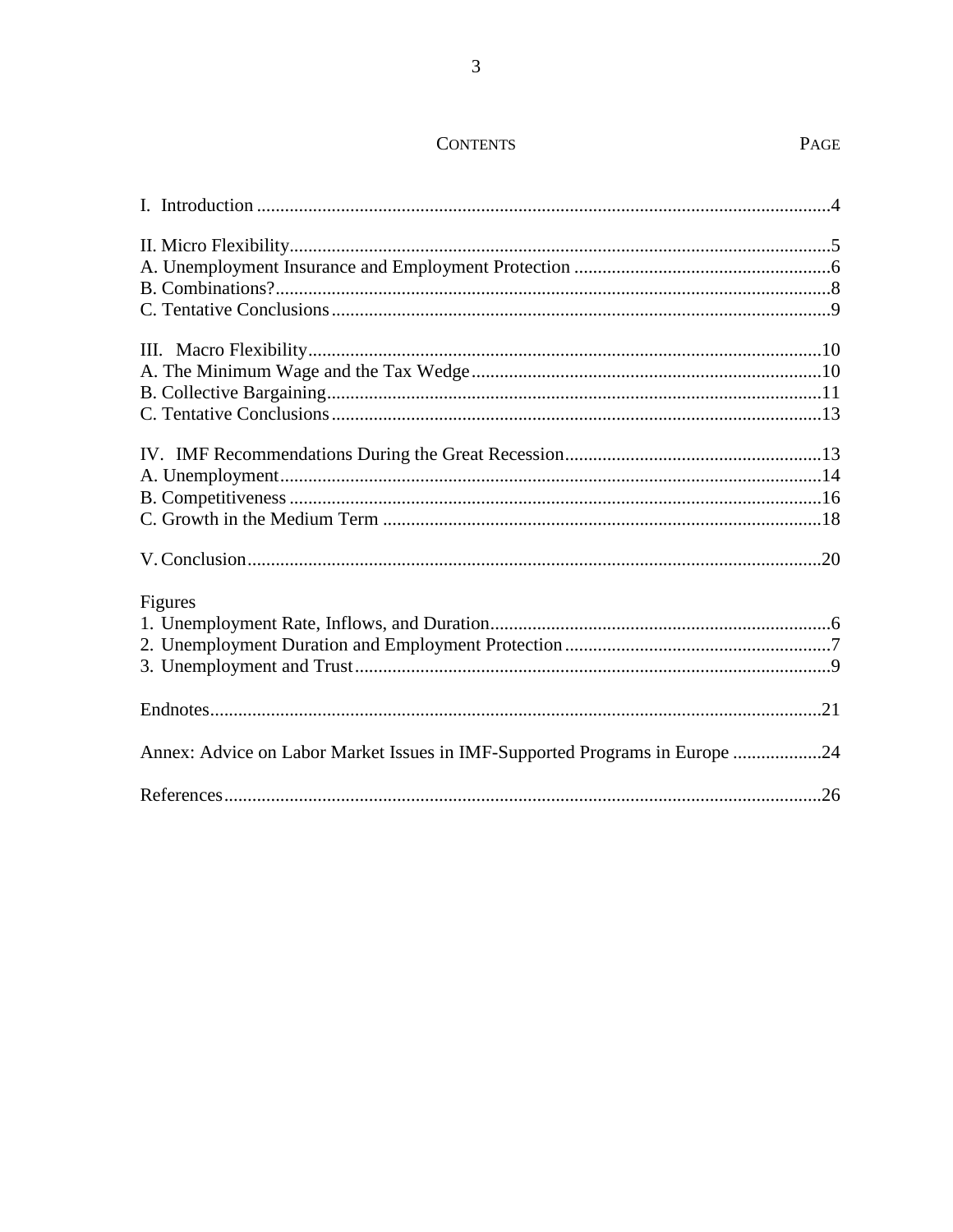# **I. INTRODUCTION**

In this paper we present and analyze the IMF's labor market recommendations for advanced economies since the beginning of the crisis, both in general and specifically in program countries. Our analysis is preceded and informed by our reading of the theoretical and empirical literature on the design of labor market policies and institutions in advanced economies.

The crisis has forced researchers and policymakers to reassess the functioning of markets, the design of policies, and the nature of optimal regulation. While the primary focus has rightly been on financial markets, the crisis has also raised questions about labor markets. Consider, for example, three of the issues in advanced economies that the IMF has had to confront in the past four years:

- Between 2007 and 2010, the unemployment rate in advanced economies increased from 5.4 percent to 8.3 percent, and by the end of 2012 it had declined to only 8.0 percent. Assessing how much of this increase is cyclical and how much is structural is central to the design of policies, both on the demand side and on the supply side.
- Adjustment in periphery euro area countries must come in large part from improvements in competitiveness within the common currency zone. Long-lasting improvements in productivity growth are clearly the right solution, but they will come slowly at best. The adjustment thus has to come initially in the form of relative decreases in nominal wages and prices. How can this be best achieved?
- Many advanced economies entered the Great Recession with low potential growth and a high natural rate of unemployment. Higher growth and a lower natural rate would obviously be good on their own, but they may also be essential for the success of fiscal consolidation. Can labor market reforms help lower the natural rate? Can they make a substantial contribution to potential growth?

The purpose of this paper is to examine the positions the IMF has taken on these three issues, and on labor market policies, institutions, and reforms more generally, and assess to what extent these accord with what we see as the lessons of the literature.

We organize our discussion around two concepts: micro flexibility, namely the ability of the economy to allow for the reallocation of workers to jobs needed to sustain growth; and macro flexibility, namely the ability of the economy to adjust to macroeconomic shocks. Achieving both types of flexibility while protecting workers and maintaining incentives for workers and firms to invest in existing relations, is not that simple, and the design of labor market institutions faces delicate trade-offs.

These trade-offs, and how they are best achieved, are the focus of the next two sections. We make no attempt at developing new theory or gathering new empirical evidence. In each case, our purpose is to summarize what we see as the main lessons from the (gigantic)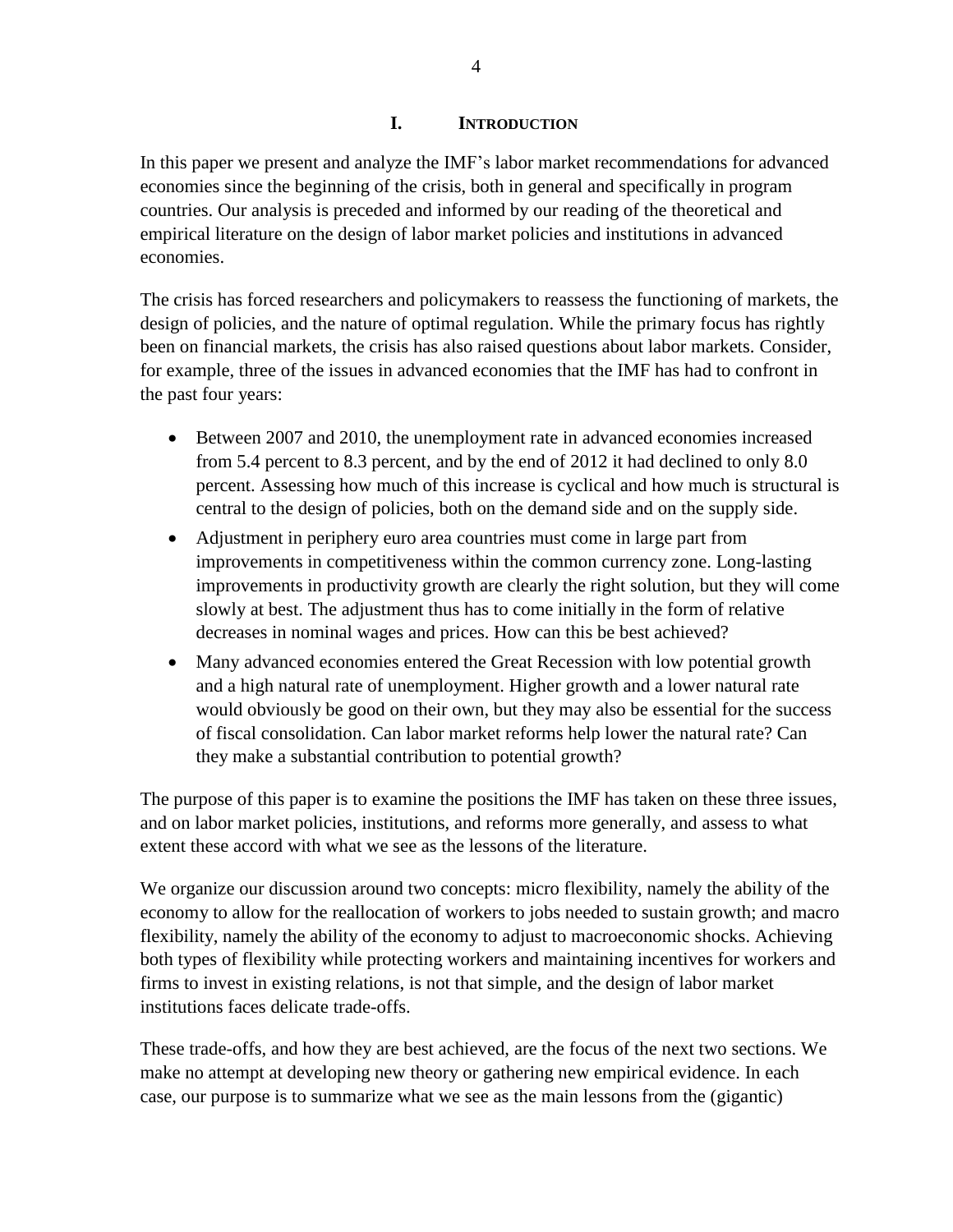literature and draw policy implications. Having done so, we return in the last section to the three issues listed in this introduction and discuss how the IMF has approached them.<sup>1</sup>

#### **II. MICRO FLEXIBILITY**

Increases in the standard of living come from productivity growth.<sup>2</sup> Productivity growth in turn requires the constant reallocation of resources. High-productivity firms must be able to enter, low-productivity firms must be forced to exit. More-efficient producers must grow faster than less-efficient ones.<sup>3</sup>

Good institutions are those that achieve this reallocation while limiting the welfare cost to workers who have to move. For product markets, competition is the key force behind reallocation and productivity growth. This means removing barriers to entry and, more generally, to competition. A proper bankruptcy framework is also needed to facilitate exit and encourage entry of new firms. For the financial sector, arm's-length finance and the availability of venture capital can facilitate entry of new competitors. For labor markets, "protect workers, not jobs" is, in this case, the right motto.

Some countries are worse than others at achieving this last goal. For many workers, the reallocation across jobs involves an intervening spell of unemployment. But the duration of unemployment varies widely across countries, for no obvious efficiency reasons. Indeed, some countries appear to do worse at both margins, with both lower flows and thus lower reallocation, and longer unemployment duration (Figure 1). For instance, for much of 1980s and 1990s, Portugal and the United States had similar unemployment rates, about 6½ percent. However, Portugal had low flows and high duration, and the U.S. had the reverse (Blanchard and Portugal, 2001). This suggests that Portugal had both worse reallocation (and likely lower productivity growth as a result, although the causal link is hard to pin down empirically) and larger welfare costs of unemployment.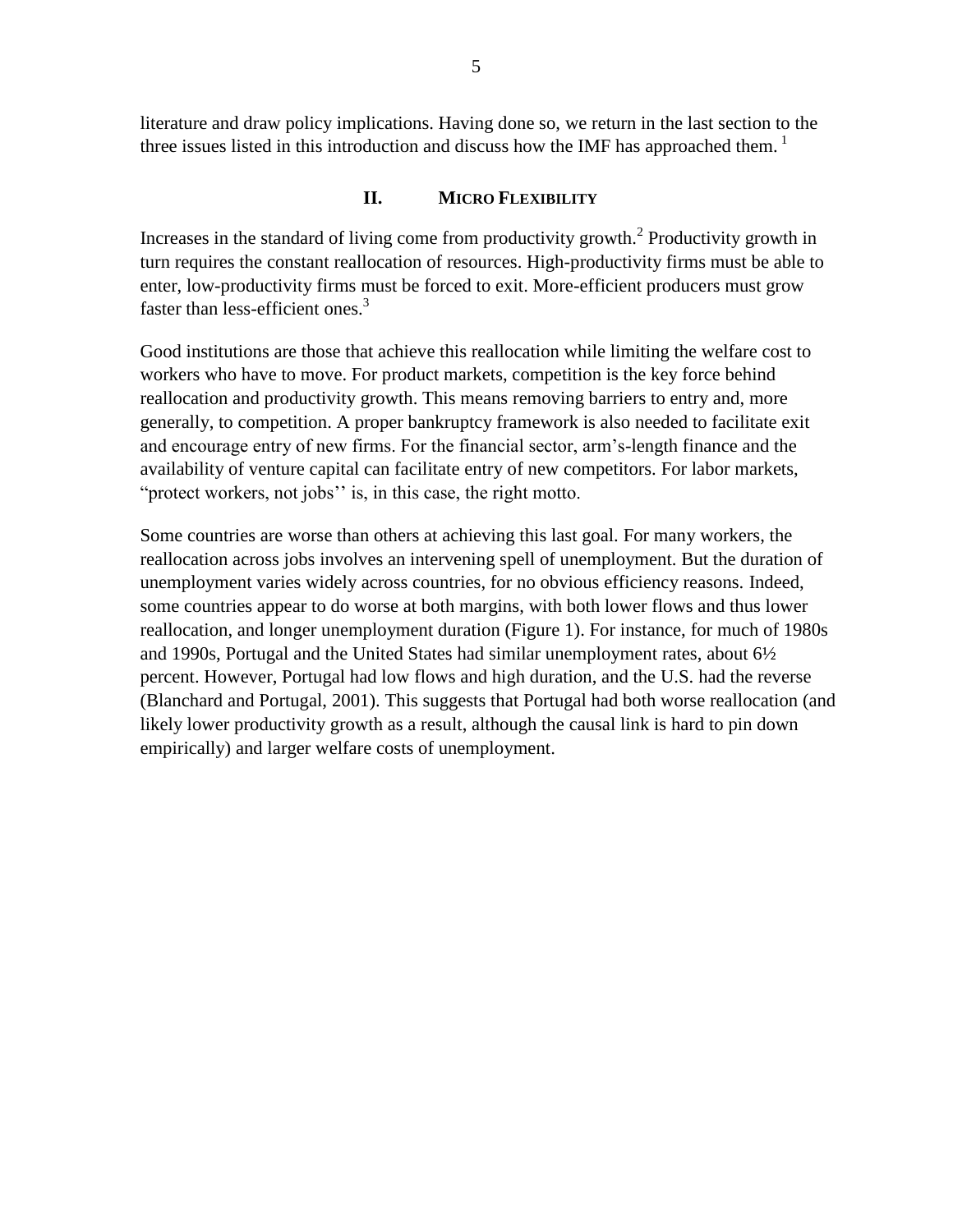

# **Figure 1. Unemployment Rate, Inflows and Duration**

Source: International Labor Organization (ILO). Based on Perez and Yao (2012).

#### **A. Unemployment Insurance and Employment Protection**

In thinking about reallocation and unemployment, all labor market institutions obviously matter, but two play a central role: unemployment insurance and employment protection.<sup>4</sup>

The purpose of *unemployment insurance* is obviously to reduce the *pain* of unemployment. The purpose of *employment protection* is to decrease layoffs and thus reduce the *incidence* of unemployment.

*Unemployment insurance.* For many reasons, workers can neither fully self-insure against unemployment nor buy private unemployment insurance. Thus, unemployment insurance decreases the welfare cost of being unemployed.

It has long been recognized that provision of insurance may come at the cost of efficiency. Higher insurance leads to higher reservation wages and thus to potentially higher wages and lower employment. A higher reservation wage is also likely to lead to longer unemployment duration.<sup>5</sup> Longer search is not necessarily bad, as more time to search may lead to better matching, but it leads to the danger that some of the unemployed do not search, give up on search, or eventually become unemployable.

The large body of empirical evidence suggests that the insurance issue is highly relevant. But what matters more than the level of unemployment benefits is the precise design of the system—in particular, how benefits decrease with duration—and the quality of active labor market policies aimed at helping workers return to work.<sup>6</sup>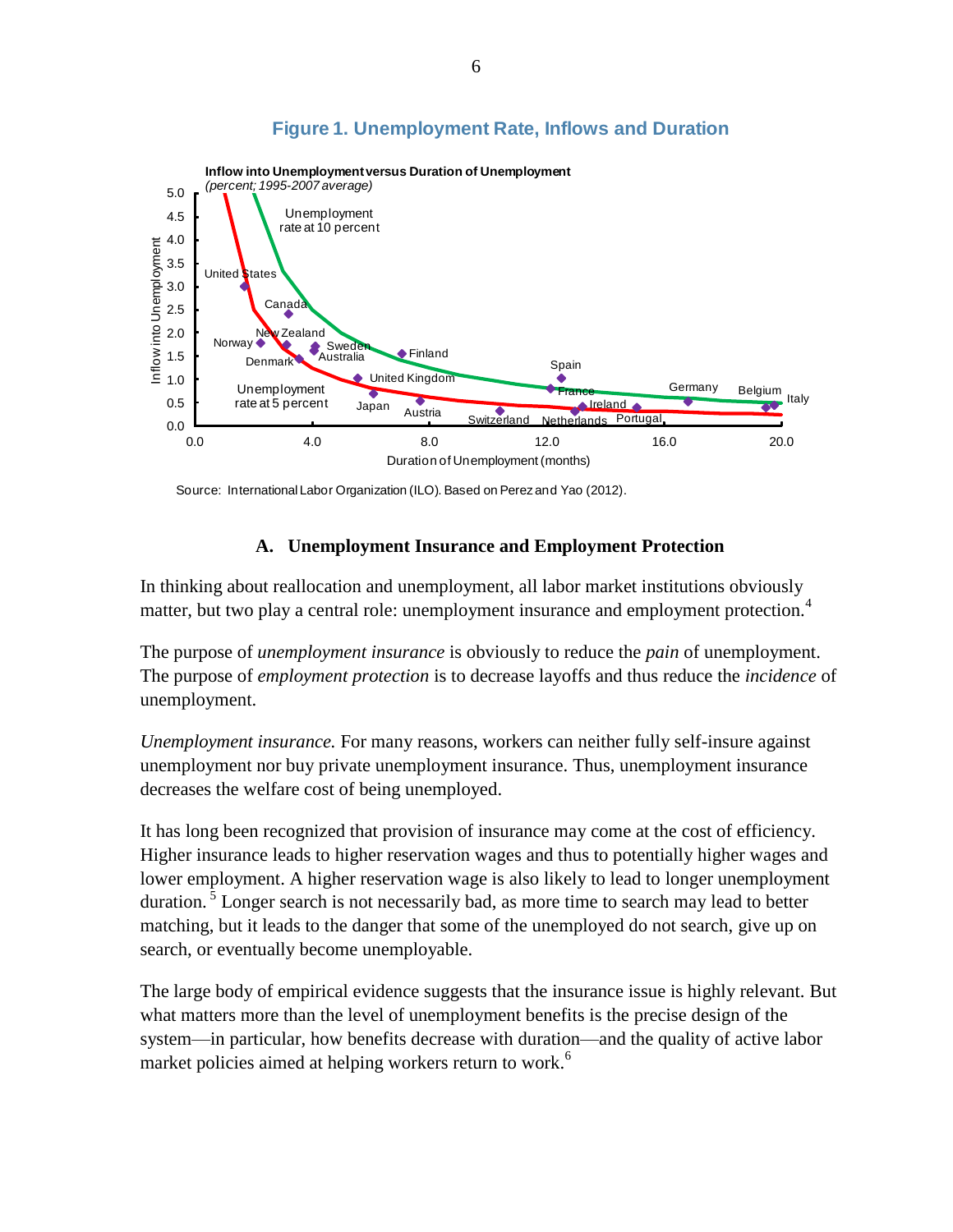*Employment protection.* There is a trade-off between mobility and stability. Reallocation is important for productivity growth but much productivity growth also comes from stable employment relationships. Some employment protection is thus desirable and is indeed offered by firms that want their workers to invest in firm-specific skills. And some employment protection, in the form of a layoff tax, for example, is justified by the fact that firms should take into account the costs they impose on society, namely the unemployment benefits paid to the workers who are laid off.

The problem is that employment protection is sometimes excessive or takes the form of complex legal and administrative restrictions on the separation process. It then hampers the reallocation process and is likely to decrease productivity growth.<sup>7</sup> But even the effect on workers' welfare is ambiguous. While employment protection decreases the risk of unemployment for those employed, it also decreases the ability of firms to adjust employment, thereby increasing their costs, even given wages. And because it reduces the risk of being laid off, employment protection reinforces the bargaining power of employed workers and hence may also increase wages. Higher costs lead to lower hirings and thus to higher unemployment duration. The effect of employment protection on unemployment duration indeed appears to be sizable (Figure 2). In short, fewer workers may be laid off, but those who are may face longer unemployment. The net effect on unemployment can go either way, but a given unemployment rate may hide lower reallocation and lower welfare.



#### **Figure 2. Unemployment Duration and Employment Protection**

Source: Organisation for Economic Co-operation and Development (OECD) and International Labor Organization (ILO).

The effect of employment protection on the probability of being hired is particularly strong for those workers whose productivity is a priori uncertain, such as new entrants or the longterm unemployed.<sup>8</sup> For this reason, as well as in response to firms' demands for more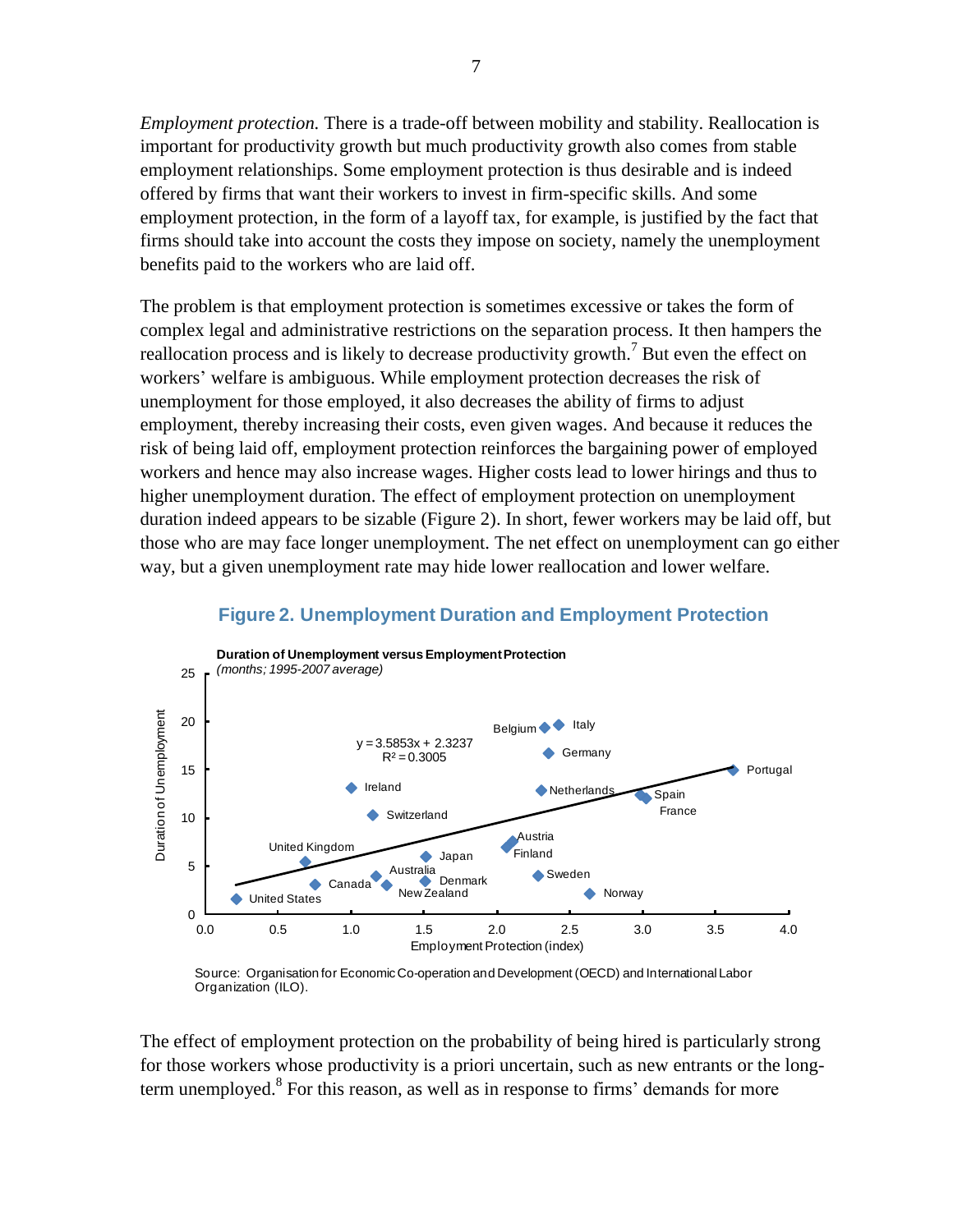flexibility, reforms of employment protection have often introduced dual protection systems, with high employment protection on permanent contracts coexisting with lighter protection on temporary contracts. In many cases these reforms have had ambiguous effects, both on efficiency and on welfare. Constraints on renewing temporary contracts have led firms to invest little in their temporary workers. And temporary workers, typically the young, have suffered from a high level of employment insecurity, alternating between dead-end jobs and unemployment. They may also suffer in other ways; for example, workers on temporary contracts often cannot obtain mortgages.

# **B. Combinations?**

An important branch of research has focused on the cross-country evidence regarding the effects of specific labor market institutions on the unemployment rate. (There has been less systematic research on the effects of those institutions on reallocation or their separate effects on unemployment incidence and unemployment duration.) This research has reached two broad conclusions: The devil is in the details (and the details are hard to capture in the rough measures of institutions used in regressions); and the combination of institutions matters very much. At the risk of caricature, we might say that three labor market regimes have been identified—two of them relatively successful, the third one not:<sup>9</sup>

- An "Anglo-Saxon" model—based on low employment protection and low unemployment insurance—which leads to large flows, short unemployment duration, and low unemployment.
- A "Nordic" model—based on a medium to high degree of employment protection, on generous but conditional unemployment insurance, and on strong, active labor market policies—which allows for reallocation while maintaining low unemployment.<sup>10</sup>
- A "continental" model—based on high employment protection, generous unemployment insurance, and limited active labor market policies—which leads to limited reallocation and high unemployment. $11$

These are surely caricatures, but the success of the Nordic countries in "protecting workers, not jobs" has led to the belief that the Nordic model, also termed the *"flexicurity model*," is the direction to go to reform labor market institutions.<sup>12</sup>

One main question, however, is whether the success of Nordic countries reflects underlying factors that may not be easily replicable. One of the striking results of the cross-country evidence is the explanatory power of variables capturing the *degree of trust between firms and workers.* Figure 3 shows the strong bivariate relation between such a trust measure (in this case, the answer to the question: "To what extent are industrial relations conducive to labor peace?") and unemployment across countries. The relation remains strong in multivariate regressions, and the introduction of a trust variable often reduces much of the estimated impact of the specific institutions (both in magnitude and significance). This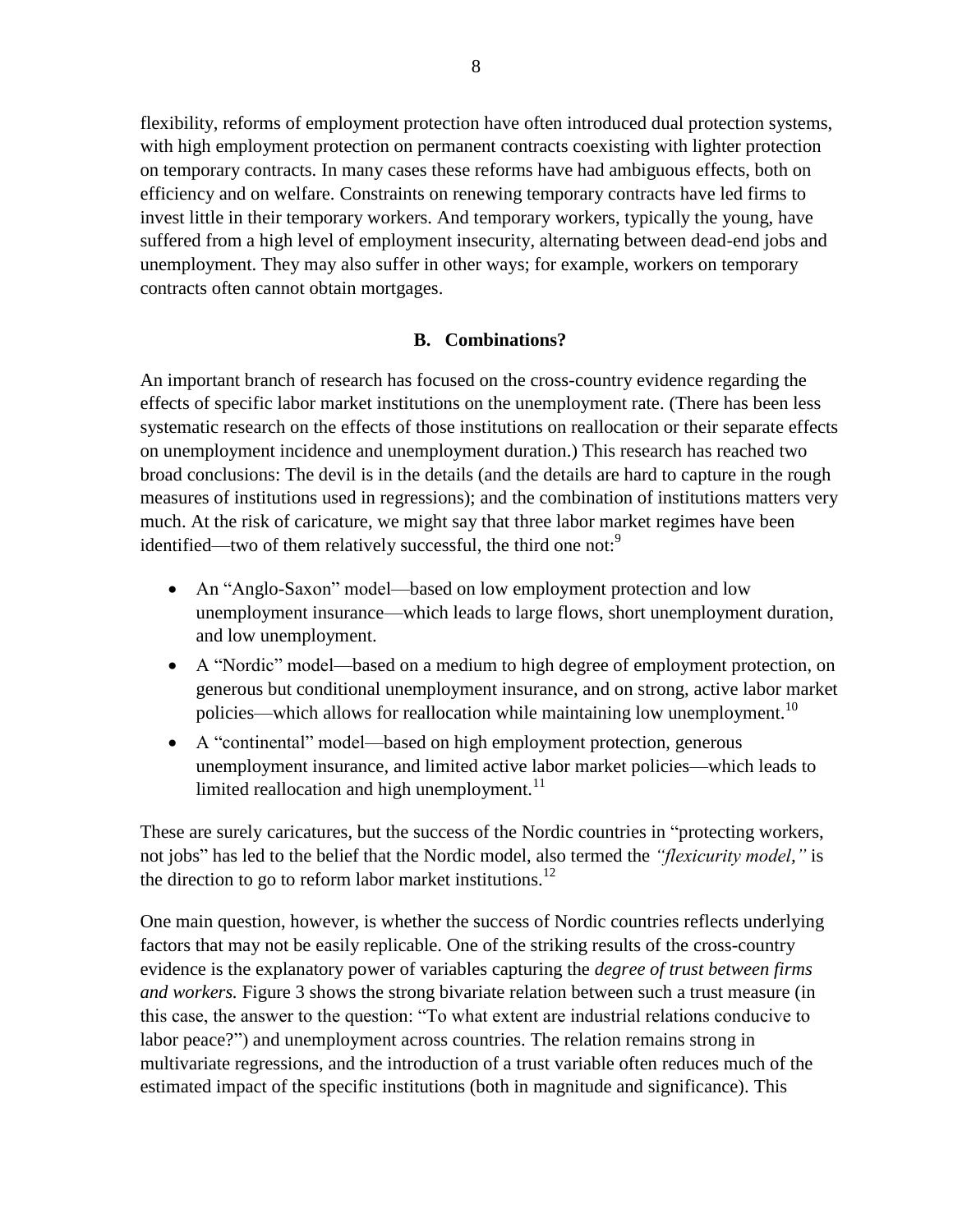suggests that the common denominator between successful countries is trust and that trusting partners can make widely differing combinations of institutions work well.

This in turn raises two issues. The first is whether the relation is causal or whether good institutions lead to higher trust. While identification is difficult, the evidence suggests that it is indeed largely causal.<sup>13</sup> More generally, there is evidence that civic attitudes matter for both the design and the functioning of labor market institutions. For example, they appear to determine how much some of the unemployed abuse the unemployment benefit system. And the greater the abuse, the more likely is protection to be provided through employment protection, which imposes a larger efficiency cost.

The second issue is whether trust can be improved over time or whether low-trust countries are condemned to endure poorly functioning labor markets. The evidence is mixed. Differences in trust across countries are large and long lasting. But increases in trust do happen. It appears to have been the case in Ireland, where the measure of trust has substantially increased since the mid-1980s (although, interestingly, it has decreased somewhat since the beginning of the crisis). More research is needed to understand how trust is created. But clearly, dialogue and negotiation between representative social partners matters to reach shared commitments, and kept commitments increase trust.<sup>14</sup>

#### **C. Tentative Conclusions**

There appear to be better and worse ways to organize trade-offs between efficiency and social protection. The existing research suggests to us the following:



# **Figure 3. Unemployment and Trust 1/**

Source: Organisation for Economic Co-operation and Development and World Competitiveness Report. 1/ Trust between firms and workers is measured by the extent to which industrial relations are perceived to be conducive to labor peace.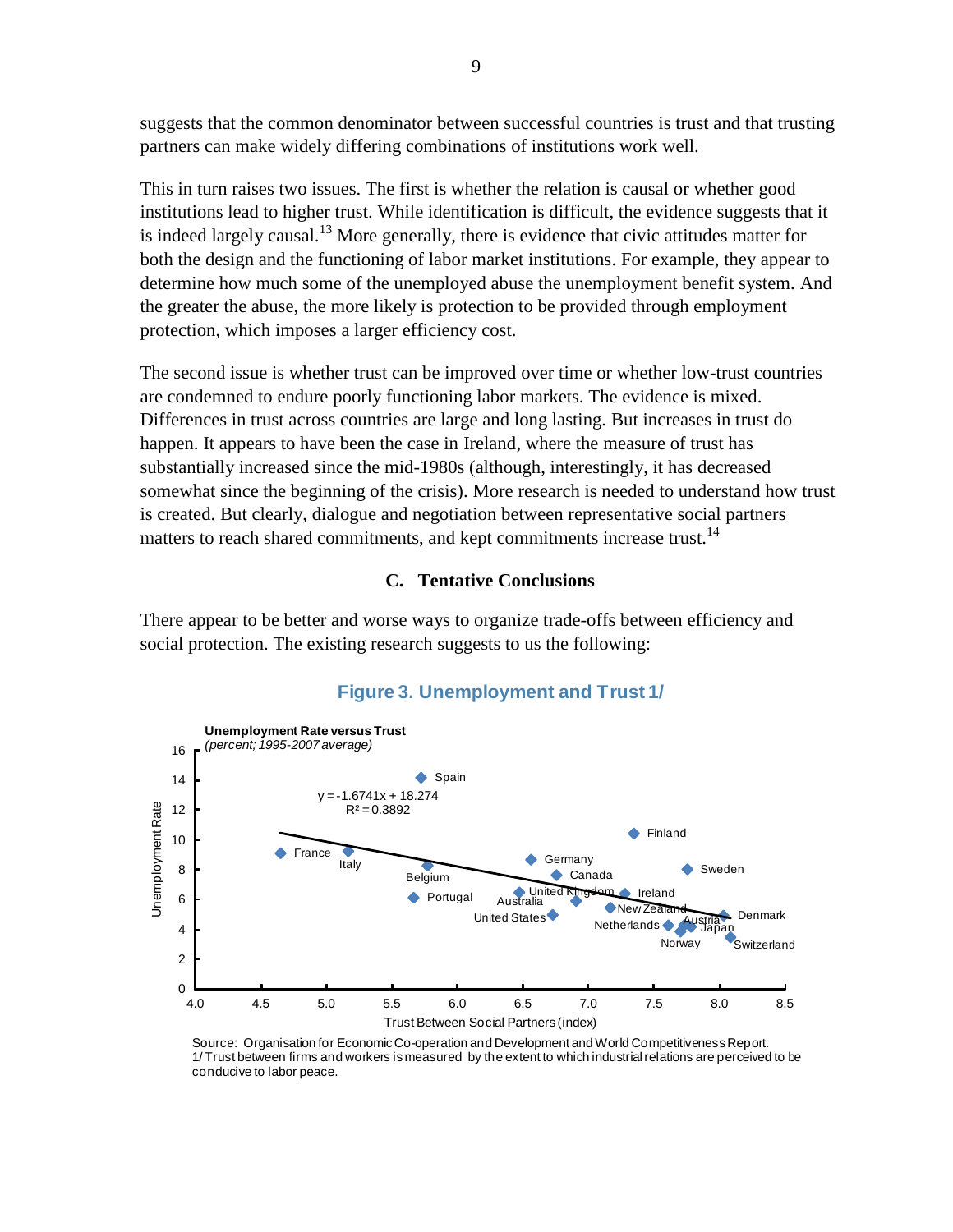Workers should be protected more through unemployment insurance rather than high employment protection (the flexicurity model). Unemployment insurance can be generous but only if it is coordinated with effective active labor market policies. Unemployment benefits should be conditional on reported job search, on training, and on job acceptance if acceptable jobs are available. A good vocational training system for adults coordinated with unemployment insurance is also essential. In practice, however, implementing effective active labor market policies is difficult and costly. The empirical evidence on the success of retraining programs is mixed; they have to be done right, and often they are not.<sup>15</sup>

There is a role for employment protection, but it should be limited, linked to the length of employment in the firm, and increasing continuously with tenure rather than with the threshold effects that characterize dual systems. Dual employment protection, where high employment protection on permanent contracts coexists with lighter regulation on temporary contracts, should be avoided. Judicial uncertainty should also be reduced. In many cases, judges can be called on by the workers to determine whether the layoff was for cause or not, and whether the cause was economic or not, with different implications for the amount of severance payments. Such great scope for judicial intervention potentially makes the process of layoff much more lengthy, costly, and uncertain.<sup>16</sup> There should be some judicial recourse, but employment protection should be more in the nature of a financial transaction than of a complex and uncertain bargaining process.

# **III. MACRO FLEXIBILITY**

We think of macro flexibility as the ability of the economy to maintain a low unemployment rate in the face of macroeconomic shocks. This flexibility has two dimensions: a low average unemployment rate; and limited fluctuations in the unemployment rate in response to shocks.

As was the case for micro flexibility, all labor market institutions play a role in macro flexibility. For example, higher unemployment benefits lead to higher reservation wages, thus higher actual wages, and likely higher unemployment. By allowing variations in employment to adjust through the employment of temporary workers, dual employment protection systems isolate workers on permanent contracts—those workers who are likely to dominate bargaining—from labor market conditions. We focus here, however, on the three institutions that matter most: the minimum wage, the tax wedge (which affects primarily the average level of unemployment), and the collective bargaining structure (which affects not only the level but also the responsiveness of unemployment).

# **A. The Minimum Wage and the Tax Wedge**

*The minimum wage.* The purpose of the minimum wage is obviously distributional, i.e., to make sure that low-skill workers receive a wage high enough to live on. It has led to a long debate about its welfare and efficiency effects. The standard argument is that a minimum wage may exclude low-skill workers from employment and therefore may have adverse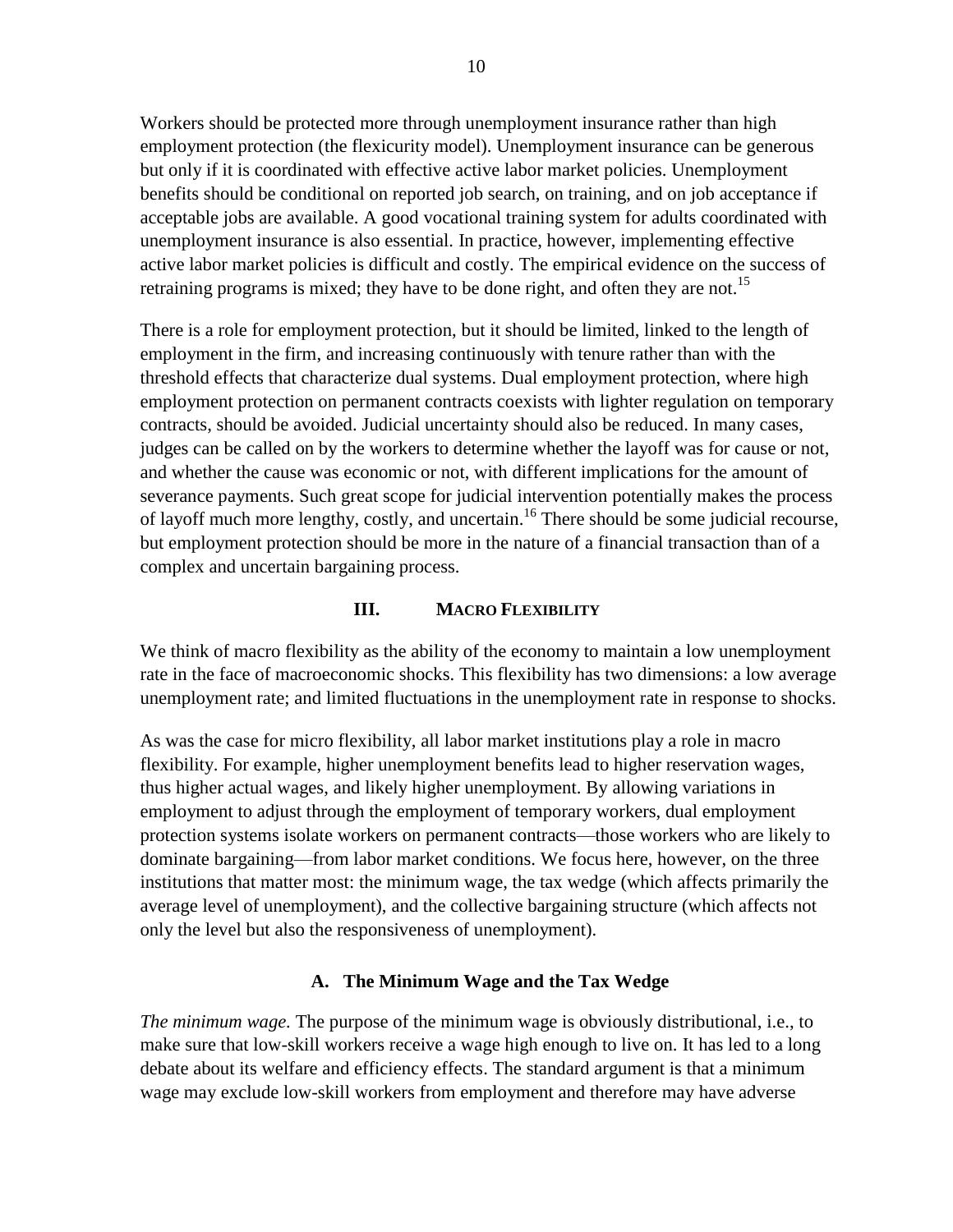effects on both welfare and efficiency. The empirical evidence suggests that, within a range, the effect on employment is small.<sup>17</sup> One potential interpretation is that, without a minimum wage, firms may be in a strong bargaining position and pay workers less than their marginal product; in this case, a wage floor may remove some of the firm's rents but still make it profitable for the firm to employ the workers.

While the minimum wage is an instrument of redistribution, there are limits to the extent to which it can be used as such. It can provide a floor that prevents exploitation, but more substantial redistribution is better achieved through a combination of a low minimum wage and a negative income tax. Indeed, the two are complements: In the absence of a wage floor, a negative income tax may simply decrease the pre-tax wage while having little effect on post-tax take home pay.

*The tax wedge*. The tax wedge—the difference between the cost of a worker to the firm and take home pay—is high in Europe. Many economists blame the tax wedge for higher unemployment, and indeed, it is a variable that is often significant in cross-country regressions of unemployment on labor market institutions.<sup>18</sup> The indictment is too broad, however. Some payroll taxes, such as retirement contributions, come with deferred benefits, and should, in principle, have little effect on the cost of labor to firms. Even for taxes without corresponding benefits, theory often predicts that the incidence should fall mostly on workers rather than on firms. To the extent, however, that minimum wages or unemployment insurance limit the decrease in wages, the tax wedge will increase the cost of labor to firms and thus increase unemployment. Shifting to other taxes may indeed be desirable.

The effects of the minimum wage and of tax wedges are primarily on the *level* of unemployment rather than on the *fluctuations* in unemployment; the structure of collective bargaining, however, affects both.

# **B. Collective Bargaining**

*Effects on the level of unemployment*. Theory makes ambiguous predictions about the effect of centralized collective bargaining on the level of unemployment. On the one hand, with centralized bargaining, worker representatives are more likely to put some weight on the welfare of the unemployed than they are under decentralized, firm-level bargaining. Other things equal, this should lead to lower unemployment. On the other hand, relative to firmlevel bargaining, centralized bargaining increases the bargaining power of unions, which may lead to higher wages and thus higher unemployment.

Centralized bargaining has been blamed also for not allowing for regional disparities, such as productivity differences in the north and south of Italy. In theory, centralized bargaining is not inconsistent with regional or sectoral differentiation of wages. But if it does not recognize the need for such a differentiation, it may indeed be problematic. A similar issue may come from the equality of public sector wages we observe across regions in some countries. To the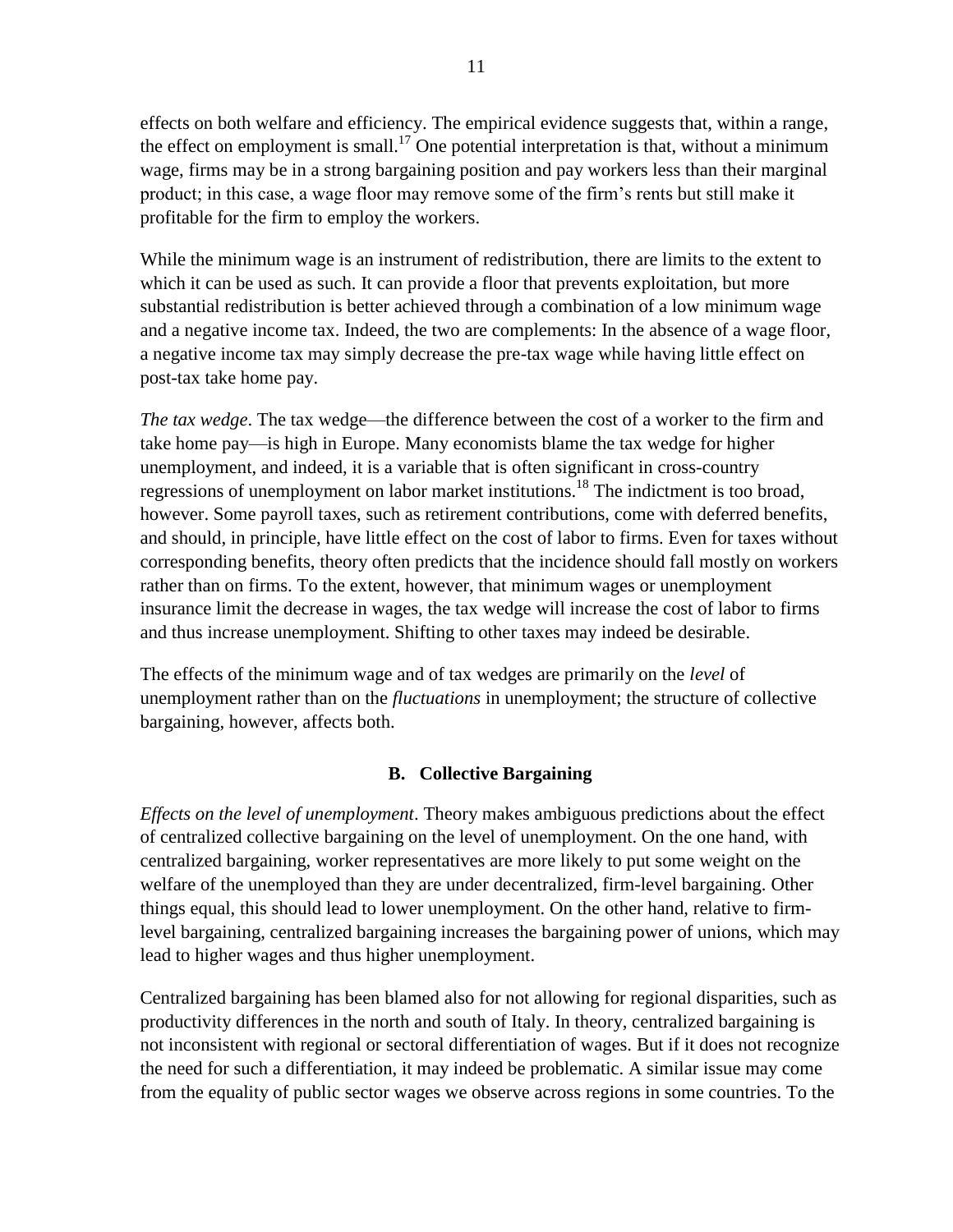extent that workers have the choice between public and private employment, this equality of public sector wages can also limit regional differentiation of private wages.

Intermediate levels of bargaining, such as sectoral bargaining, have often been criticized on two grounds. The first is that, relative to centralized bargaining, they are likely to put less weight on the welfare of the unemployed. The second is that, relative to firm-level bargaining, they increase the bargaining power of the unions, with potentially adverse effects on employment. A commonly-advanced hypothesis is that the effect of the degree of centralization on unemployment is hump shaped, with either full centralization or full decentralization dominating intermediate levels of bargaining. The cross-country evidence, however, appears rather mixed.<sup>19</sup>

Extension agreements, which characterize sectoral bargaining, can play a useful role, especially where sectors are characterized by large numbers of small firms and establishments which cannot carry firm-level bargaining. Extension agreements also reduce incentives to undercutting of reasonable employment conditions. However, the effects of extension agreements depend on the quality of the bargaining process and the representativeness of social partners. At times, by allowing workers to benefit from bargaining outcomes even if they are not union members, they may decrease the representativeness, and by implication the legitimacy, of unions and, by so doing, decrease the quality of labor relations. This effect has been blamed, for example, for poor labor relations in France, where collective bargaining coverage is high but union membership is very low. Extension agreements should also provide enough flexibility when there is a wide dispersion of productivity between firms, by including top up agreements for the most profitable businesses or temporary opt-outs for firms requiring time to adjust as a result of adverse economic conditions.

*Effects on the fluctuations of unemployment*. Turning to the effects of the bargaining structure on the responsiveness of wages to unemployment, the first point to make is an important macro point, namely that not all macroeconomic shocks require an adjustment of wages. Decreases in internal demand, for example, can typically be offset through lower interest rates with internal and external balance reestablished at the same nominal and real wages. In some cases, decreases in wages may even have perverse effects. To take an example that is very relevant today, wage deflation can make things worse when the economy is in a liquidity trap: Higher deflation, combined with a zero nominal interest rate, implies a higher real interest rate and thus lower demand, lower output, and higher unemployment. But there are also cases where wages are too high and must decline, at least relative to (total factor) productivity, to decrease unemployment. This is the case for example when the price of nonlabor inputs, such as oil, increases dramatically, as happened with the oil shocks in the 1970s and early 1980s. Another example is a loss of competitiveness in a country that has either a fixed exchange rate or is part of a currency area—the problem facing many euro area periphery countries today.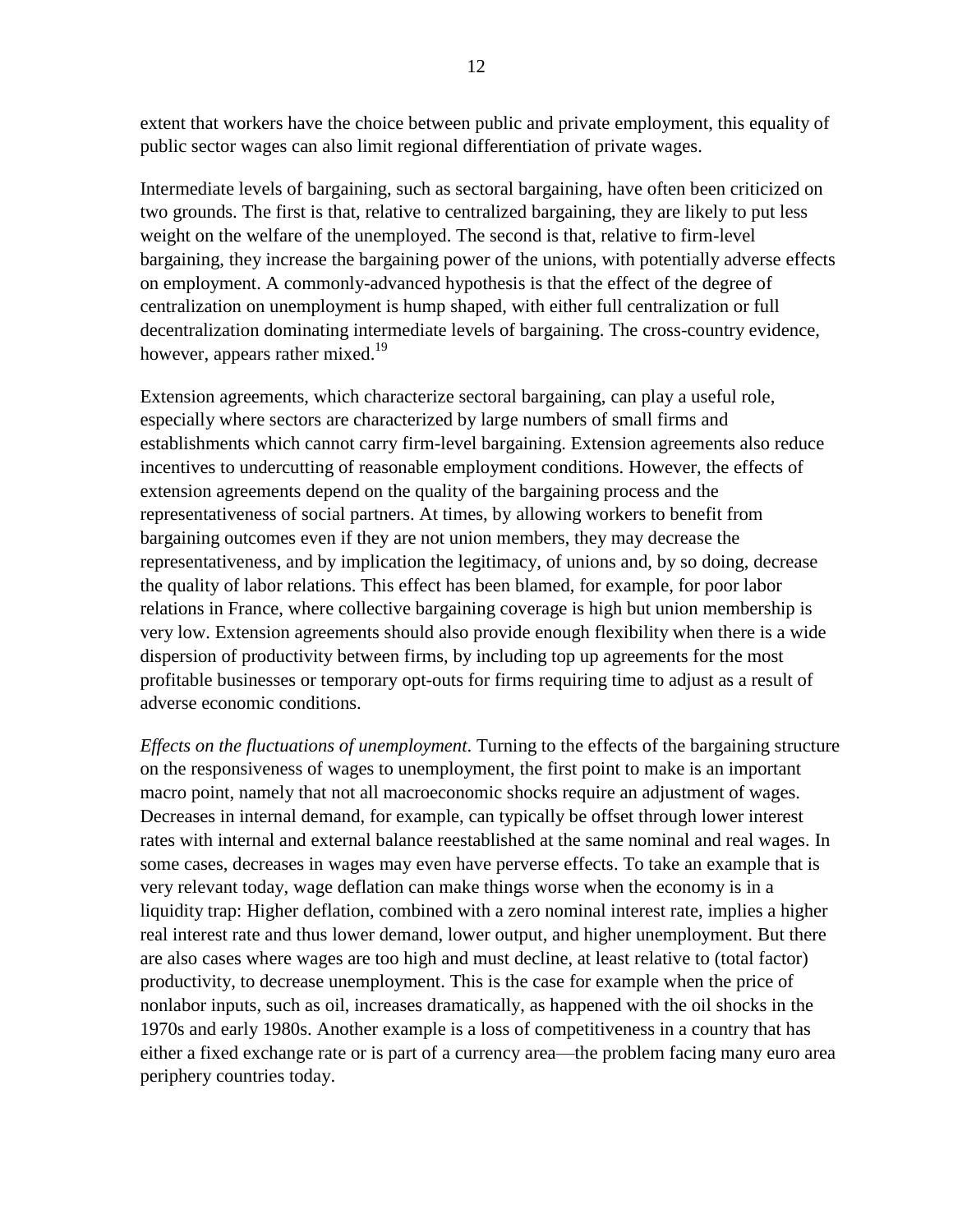In this case, theory suggests that centralized bargaining is likely to dominate firm-level bargaining, for two reasons: because it is likely to give more weight to the welfare of the unemployed than is firm-level bargaining; and because it can solve a coordination problem. When wages are negotiated at the firm level, a decrease in the wage at a given firm is a decrease in the relative wage, something that workers will be reluctant to accept. The process of adjustment in which all wages and, in turn, prices adjust is likely to be protracted. When wages are negotiated at the centralized level, wages can be adjusted at once and across the board without changes in relative wages. And firms can commit to passing decreases in costs into prices, so the decrease in the real wage is smaller than the decrease in the nominal wage.

#### **C. Tentative Conclusions**

One has to be especially careful when discussing reforms of collective bargaining structure. These institutions are deeply rooted in countries' history and underlying social norms. Nevertheless, a review of the economic arguments suggests that what is needed for efficiency is a system that allows decentralized wage setting (adaptation "across space", i.e., sectors, regions, firms) while keeping coordination to help the macroeconomic adjustment. Conceptually, a combination of national and firm-level bargaining seems attractive. Firmlevel agreements can adjust wages to the specific conditions faced by firms. National agreements can set floors and, when needed, help the adjustment of wages and prices in response to major macroeconomic shocks. Historical examples are the Wassenaar Agreement in the Netherlands in 1982 and the Moncloa Pact in Spain in 1977, which are both credited with dramatic improvements in labor markets in difficult circumstances.<sup>20</sup> Such agreements can indeed greatly improve the adjustment. However, efficient forms of coordination of sectoral bargaining can also be found, e.g. wage leadership of the tradable sector in Germany.<sup>21</sup> This bargaining structure may be especially useful when there is large proportion of small firms for which firm-level bargaining is difficult and costly. Our reading of the research and the evidence on this topic again suggests that the devil is in the details and that, to succeed, trust is needed more than any particular bargaining structure. And trust may not be present: Workers may not trust firms to reflect wage adjustments into their prices, and it may be difficult for firms to commit to such price adjustments ex ante.

#### **IV. IMF RECOMMENDATIONS DURING THE GREAT RECESSION**

Returning to the three labor market issues in advanced economies listed in the introduction the cyclical versus structural character of higher unemployment, the need for improvements in competitiveness in the euro area periphery, and the potential for labor market adjustments to lower the natural rate of unemployment and improve growth—what did the IMF recommend, and did these recommendations fit the conclusions we have derived above?  $22$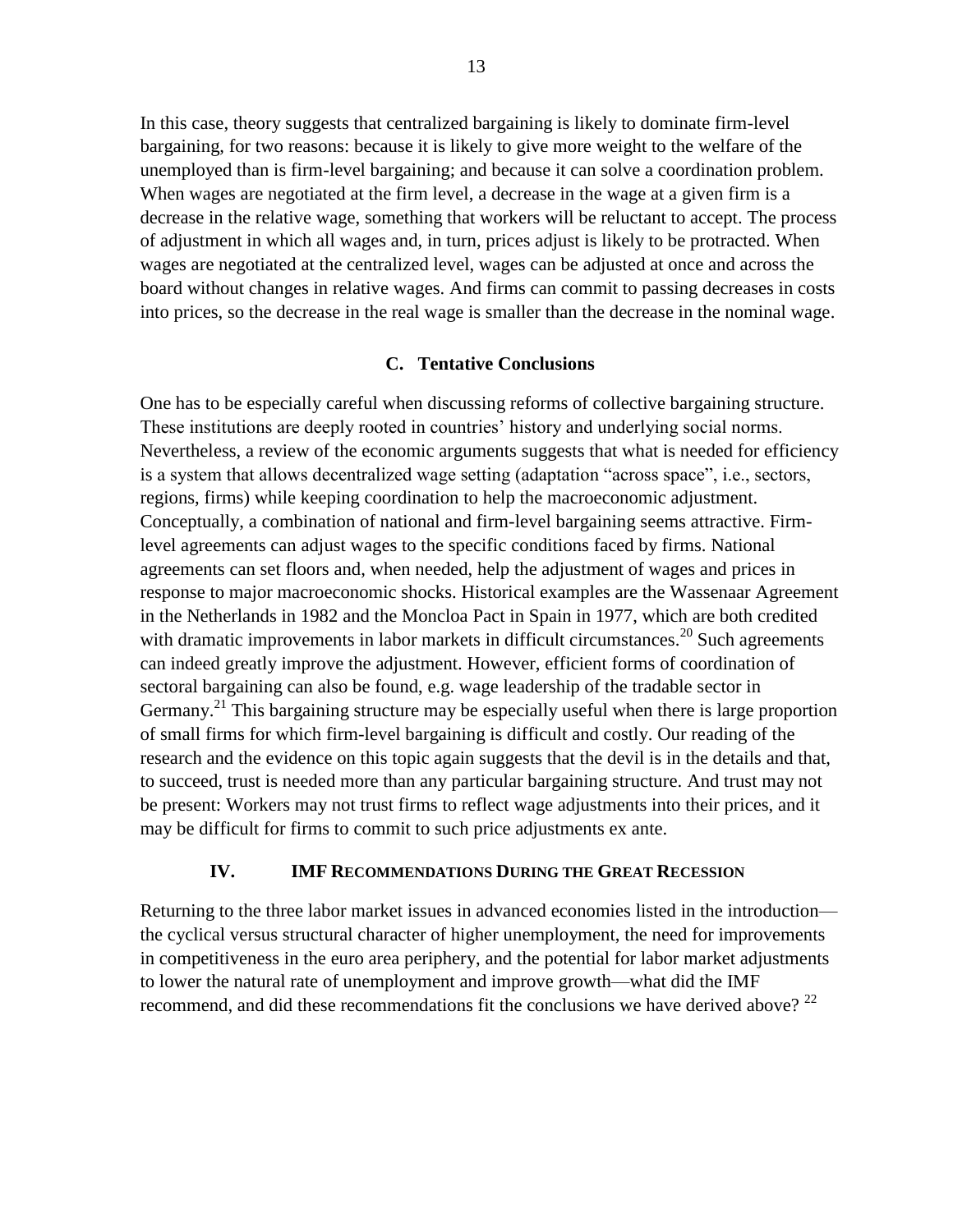#### **A. Unemployment**

The Great Recession led to a sharp increase in the unemployment rate, and unemployment has remained high to this day.<sup>23</sup> There is little question that the initial increase was due to a sharp decrease in aggregate demand, and hence to an increase in cyclical unemployment rather than in the natural rate of unemployment. Over time, however, the proportions have become more uncertain. Some researchers and policymakers have argued that, in a number of advanced economies, output is close to potential and unemployment is close to a higher natural rate, and thus they advocate for a policy focus on the supply side. One argument in support of that view is that, if indeed the unemployment gap is large, inflation should be sharply decreasing; the fact that it is not implies that the gap is small.

The IMF has taken the view that high unemployment was and remains largely cyclical, that in most countries there is still a substantial unemployment gap, and that policies that sustain aggregate demand are still of the essence.<sup>24</sup> The assessment that the natural rate has not increased much is based in particular on the relative stability of the Beveridge curve—the relation between unemployment and vacancies. Were there a large increase in the natural rate, it would show up as a rightward shift in the Beveridge curve, that is, as an increase in unemployment given vacancies. There is little evidence that this is the case. Other measures of mismatch increased at the onset of the recession but returned to normal levels fairly soon.<sup>25</sup> While the behavior of inflation remains indeed somewhat puzzling, the lack of deflation appears to come largely from a strong anchoring of inflation expectations and a decrease in the effect of the unemployment gap on inflation rather than from a small unemployment gap. $26$ 

This interpretation led the IMF to recommend a strong fiscal stimulus early in the crisis. The assessment was that there was a high risk of a collapse of demand, and that given the zero bound on monetary policy, fiscal stimulus was the only instrument readily available. While we shall never know the counterfactual, we believe that the fiscal expansion prevented a much worse decrease in demand than actually took place.

Once the collapse was averted, the increase in debt—seen not so much as due to the fiscal stimulus but rather to the large decrease in output and thus in government revenues—led the IMF to recommend a shift from fiscal stimulus to fiscal consolidation. Further fiscal expansion would have made the debt unsustainable, leading eventually to sovereign default. The IMF emphasized that, while needed, consolidation would have adverse effects on demand, especially in a context of simultaneous deleveraging in many sectors (household, financial, government) and many countries. Hence, the fiscal consolidation should proceed gradually where financing conditions permitted, relying on credible and detailed mediumterm consolidation plans to anchor expectations. The effects of consolidation should be offset as much as possible by other measures to sustain growth, from unconventional monetary policy to improvements of financial intermediation to, in some cases, an improvement in the trade balance. This still appears to be the only path to recovery.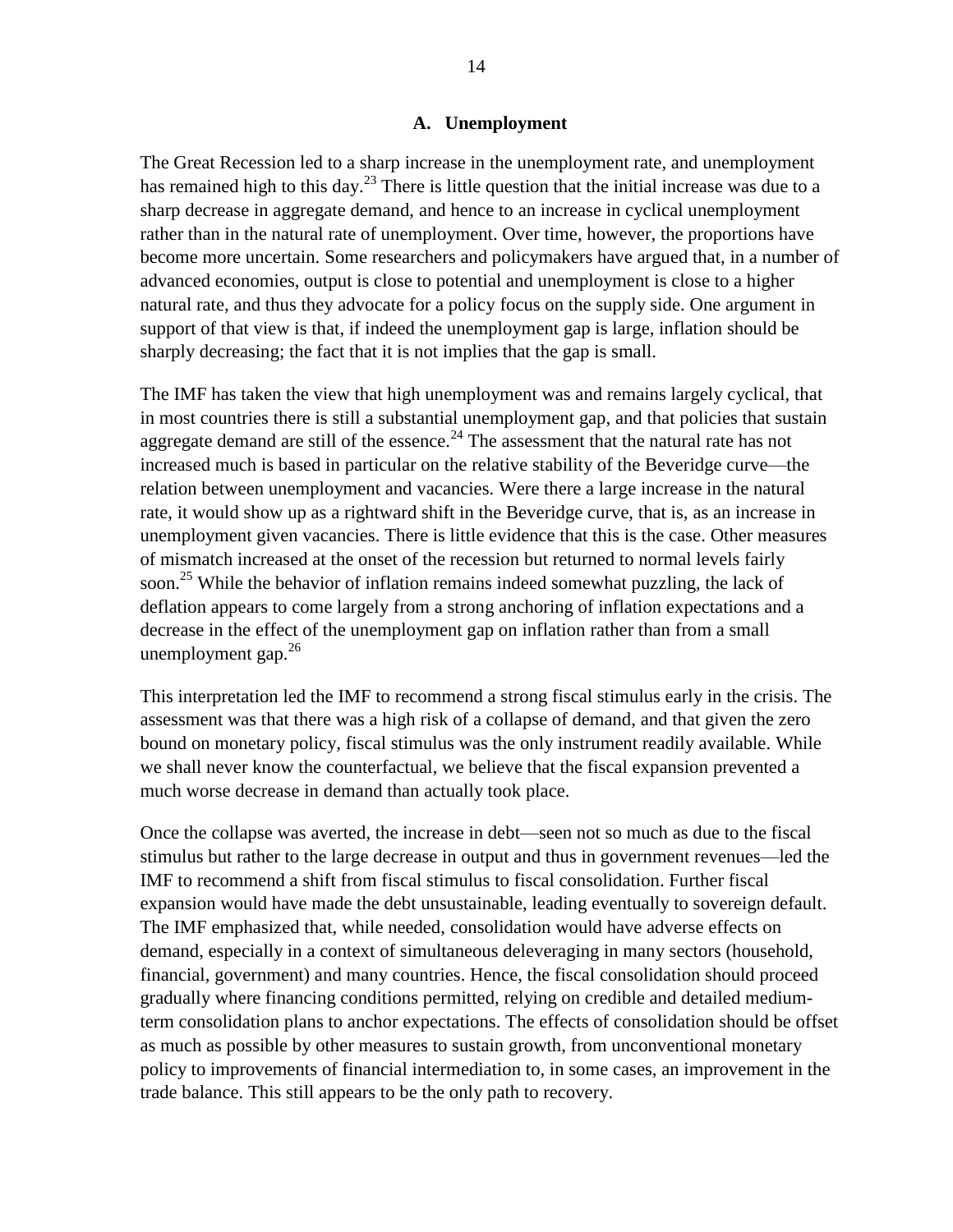Although demand policies have been the primary focus in the advanced economies, other policies have been aimed at decreasing the incidence and the pain of lower labor demand. Particularly striking has been the experience of Germany, where the extensive use of shorttime work helped prevent a sizable increase in unemployment early in the crisis. Whether this experience can be replicated elsewhere, and how to ensure that the programs are eventually phased out to prevent their coming in the way of reallocation, are open issues. But it has clearly led to a reassessment of such policies at the IMF and elsewhere.<sup>27</sup>

With lasting high unemployment in most countries, however, unemployment duration has steadily increased. One argument against longer unemployment benefits, namely that they decrease search intensity, is weaker in a severe recession: When vacancies are scarce relative to the pool of unemployed workers, any job not taken up by one worker (because of provision of unemployment benefits) is quickly filled by another. In its policy advice, the IMF has generally supported the extension of unemployment benefits, for instance in the United States. In the Iceland program, spending on the unemployed quadrupled during 2008– 10, mostly because of additional unemployment benefits. Under the Greece program, unemployment insurance benefits are being expanded, initially on a pilot basis. But the IMF has also supported a reduction in benefits where they were judged to be so generous that they significantly lowered incentives for reemployment. This was the case in Portugal, where the unemployment insurance system was one of the most generous in the EU.<sup>28</sup>

A prolonged period of unemployment, even if cyclical in nature, risks increasing the natural rate itself—the so-called hysteresis hypothesis. The length of the crisis and the protracted weak recovery increase the risk of the unemployed losing skills and getting discouraged, turning the cyclical increase in unemployment into an increase in the natural rate. Three groups of workers—the young, the low-skilled, and the long-term unemployed—need moretargeted intervention when demand and employment prospects are depressed, and even when things start to recover: (1) the young because starting their working lives in a depressed economy can jeopardize their long-term career paths and earning prospects; (2) low-skilled workers because demand for their services may be in secular decline, and even a recovery may not bring about an improvement in their prospects; (3) and the long-term unemployed because loss of hope and skills may make them permanent castaways from the labor force. In Iceland, program measures targeted at such groups included expanding registration for unemployment benefits, job retraining, subsidized hiring, and study programs. In 2011, the availability of education was improved by opening secondary schools to anyone below 25 years of age and promoting work-related education.

The very unequal distribution of unemployment and its unusual concentration among the youth in some countries in part reflects dysfunctional labor market institutions, namely the dual employment protection systems we discussed earlier. In a number of countries, particularly Italy, Portugal, and Spain, the IMF's recommendation has been to reduce duality. This will not change things overnight; the large-scale destruction of jobs has already happened in some of these countries. A smooth transition, as well as grandfathering existing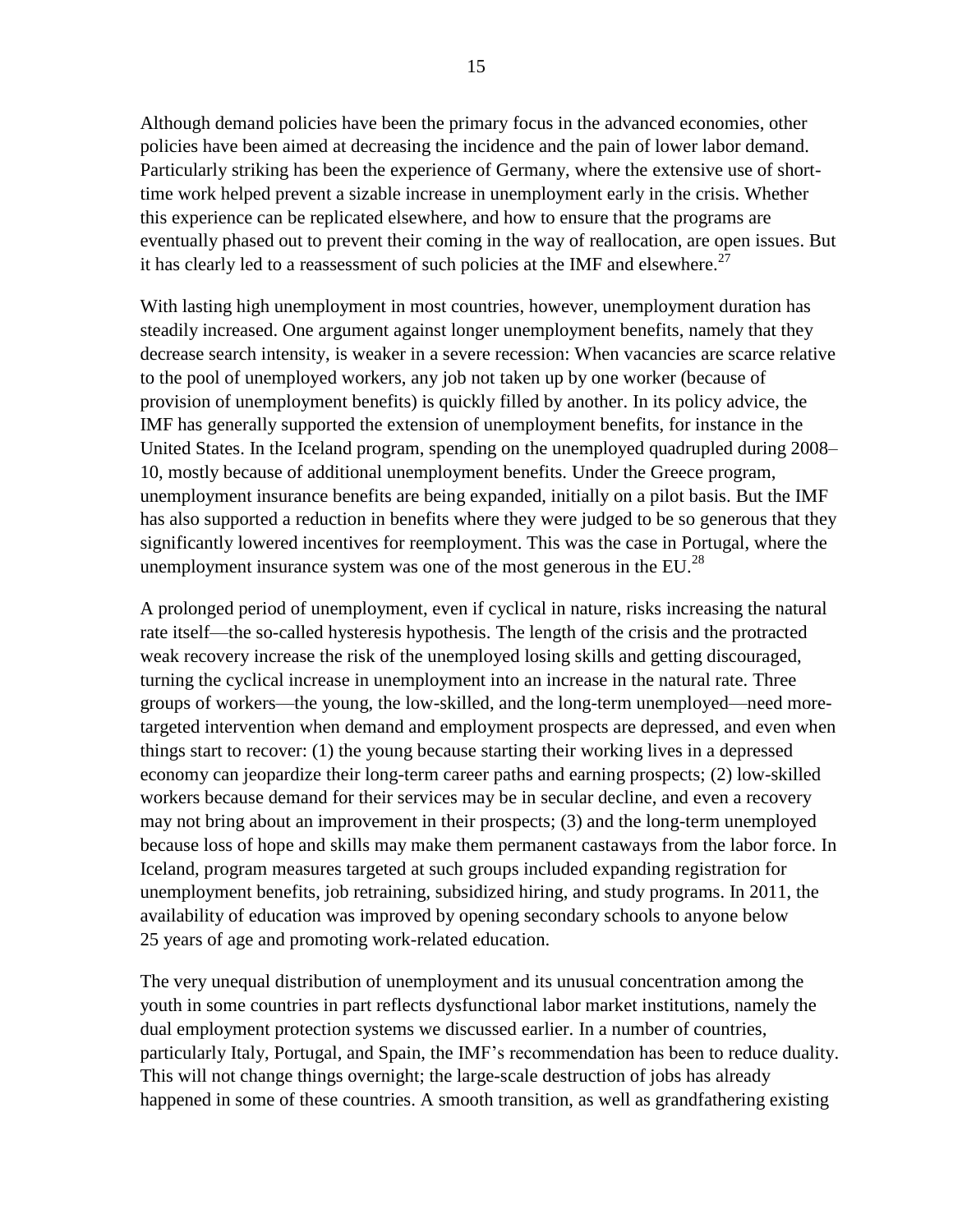contracts, may well make sense: Lowering employment protection on existing contracts at this point would likely add to unemployment, though it may also facilitate the necessary process of economic restructuring. Reducing employment protection on new permanent contracts, where it is excessive, can help stimulate the hiring of the unemployed on more stable contracts as the recovery takes hold.

# **B. Competitiveness**

In most countries, we argued above, macroeconomic policies should be the primary tools to support employment, complemented by various micro policies to better share the burden of unemployment. In a number of euro area countries, however, current account deficits were very large before the crisis, and the recovery must come in large part from improvements in competitiveness at a fixed nominal exchange rate.

To become *more competitive*, a country has *only two options*: cut relative wages or become more productive. Improvements in productivity growth are clearly the more attractive channel, but reforms to raise productivity often involve changes in regulation and behavior that take time to show their effects. Until those effects do take hold, the only remaining option is to reduce relative wages: through currency depreciation in countries with flexible exchange rates, and by explicitly cutting relative nominal wages and prices in countries within a common currency area.

*Shifting relative inflation rates.* By definition, reversing the competitiveness gap in the euro area implies accepting higher inflation in the North of the currency union than in the South. For example, to meet the 2 percent inflation target at the euro area level, inflation must be lower than the target in the South and higher than the target in the North. Thus, if it wants the South to adjust, the North must accept more inflation, a point that has been emphasized by the IMF but has not been always fully understood.

*National wage-cut agreements and the role of trust*. Clearly the best way for periphery countries to achieve wage reductions is by common assent, such as through a national tripartite agreement among social partners. The problem, in general, is that workers may not believe that a wage cut is needed. Even if they do, they have to be willing to trust that price declines will follow. The commitment on the part of firms to cut prices if costs decrease is hard to verify and thus hard to enforce.

The IMF recommended such agreements, informally or formally, in a number of euro area countries, but they were difficult to achieve or did not take place.

• In Ireland, despite a tradition of tripartite agreements from the 1980s on, discussions turned contentious when conditions turned sour. The government undertook unilateral actions on pay and pension cuts before an agreement with unions was reached again in 2010.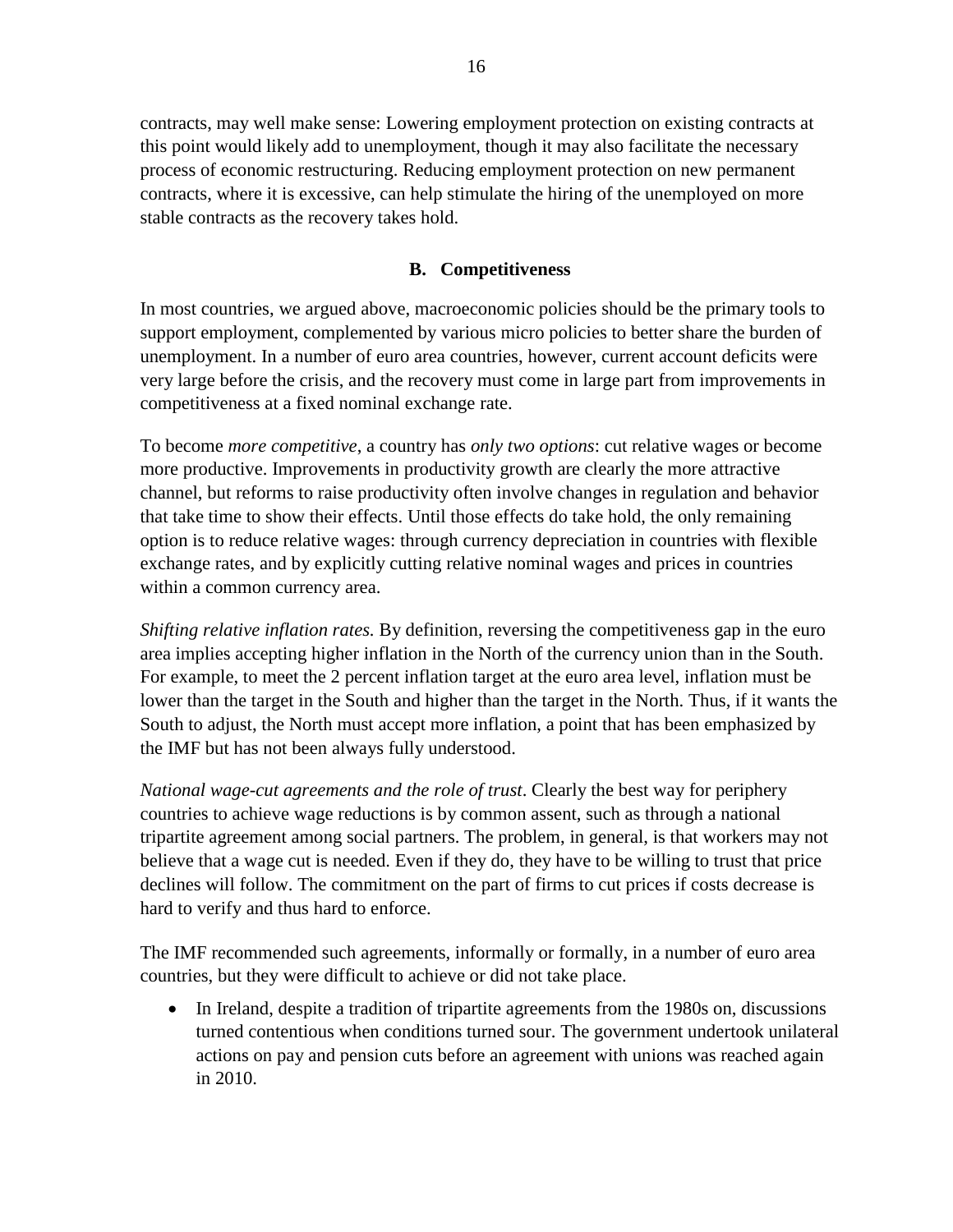- In Spain, with inflation falling at the start of 2009 and the economic climate deteriorating, social partners were unable to reach a national wage agreement for 2009. However, in February 2010, a new three-year agreement was signed that limited wage increases and postponed indexation.
- In Greece, with poor labor relations, no deal could be struck. In fact, real wages in 2009—which incorporated inflation expectations that turned out to be too high increased. This increased household incomes; but with wage growth outstripping the euro average, competitiveness further suffered.

In the absence of national agreements, what (unattractive) choices are available?

*Greater flexibility in wage-setting*. More flexible wage-setting allows firms and their workers to set wages to levels that reflect firm-level productivity and restore competitiveness. In periphery countries that had intermediate levels of bargaining (Greece, Portugal, and Spain), the IMF's advice was to facilitate opt-out clauses from collective agreements and move toward decentralization of collective bargaining to the firm level where intermediate level bargaining was not delivering a sufficient adjustment.

*Decreasing public sector wages.* Such decreases help the fiscal situation, but they can also potentially affect private sector wages and thus improve competitiveness. Whether such a strategy is justified depends on whether public sector wages are initially too high relative to private sector wages and on the degree of pass-through from public to private sector wages, which are the wages which matter for competitiveness. In Latvia, some of the adjustment came via a sharp reduction in public sector wages and thus a direct improvement in the fiscal position. Together with high unemployment, lower public sector wages put pressure on private sector wages to adjust, though by how much is a matter of some disagreement. In Serbia, there was a freeze on public sector wages in 2009–10—but with relief payments for those with lower incomes—to bring them more in line with private sector wages.

*Decreasing the minimum wage.* Decreasing the minimum wage can be quite effective, as many wages move with the minimum wage (especially when the wage distribution is compressed); but it is justified only when the minimum wage is clearly out of line. As we argued earlier, the minimum wage should be thought of as a floor rather than as the main instrument of redistribution. This view led the IMF to recommend cutting the minimum wage in Greece (to bring it back toward 40 percent of the median wage) and a freeze of the minimum wage in Portugal after rapid increases during 2007–10 (in this case the level of the minimum wage was not too far out of line with the EU average). $^{29}$ 

*Fiscal devaluations through a shift in taxes.* A potential way of increasing competitiveness that received a lot of attention is to decrease direct taxes and increase the VAT, a so-called ―fiscal devaluation.‖ The basic idea is that with nominal wages fixed in the short run, lower labor costs from a cut, say, in social contributions will reduce export prices. The increase in the VAT will not bear on exports and hence will not dampen this effect. Hence the tax shift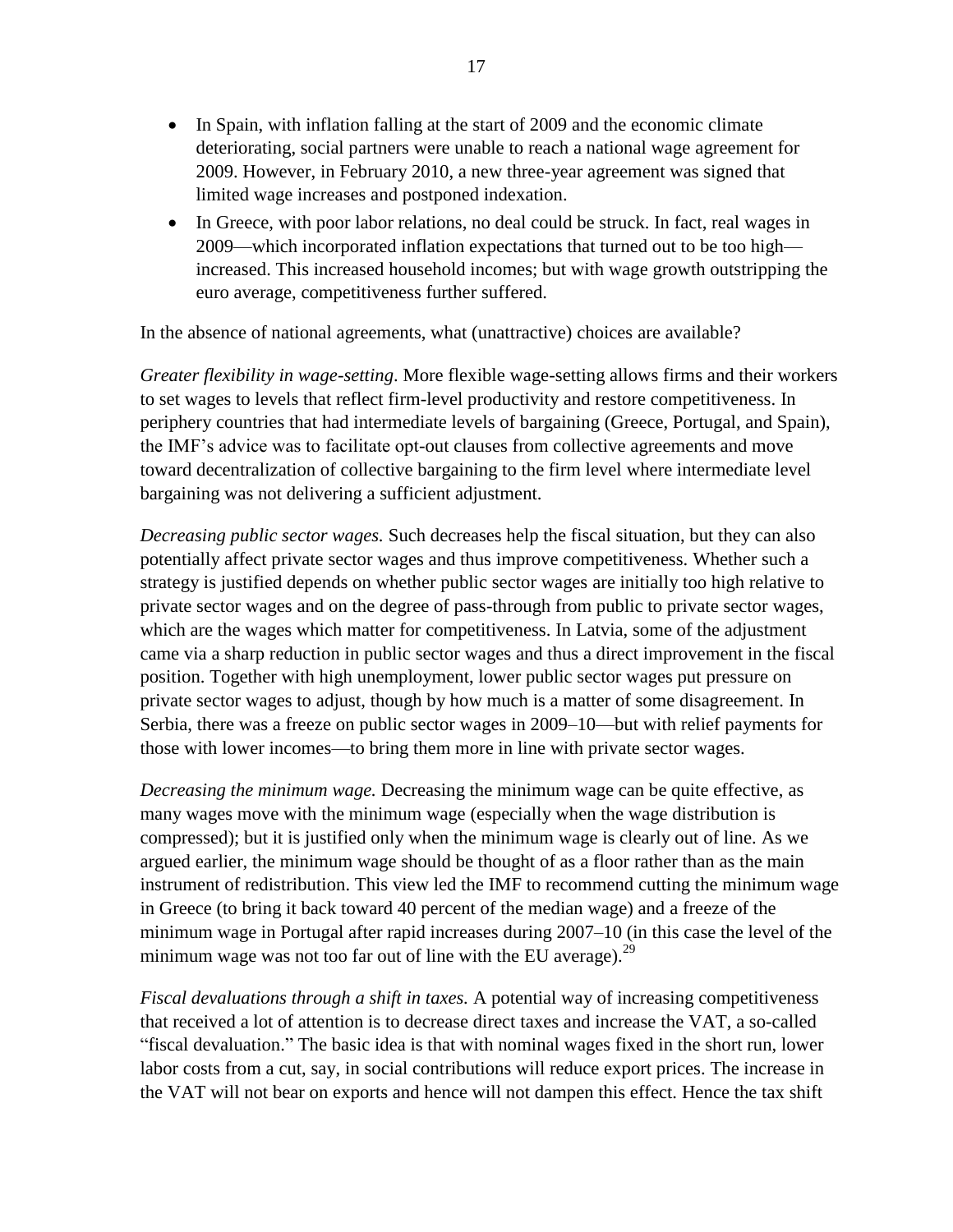can accelerate the adjustment in the current account. This strategy is not a panacea, however: One can achieve, at most, a couple of percentage points of devaluation, since large changes in social contributions and the VAT would not be feasible. The IMF supported the idea of a fiscal devaluation in a number of countries, including France, Italy, and Portugal. In any event, despite much discussion of the option, fiscal devaluations have not thus far been implemented during this crisis. $30$ 

# **C. Growth in the Medium Term**

Advanced economies in general, and a number of European countries in particular, suffer from very low potential growth. Some also suffer from a high natural rate of unemployment. A lower natural rate and higher potential growth are desirable on their own. But they would also facilitate the difficult fiscal adjustment many countries face; and in the countries that need to improve their competitiveness, they would allow a smaller adjustment in relative wages. A lower natural rate and higher potential growth, however, are unlikely to come on their own; they require structural reforms in product and labor markets.

*Product market reforms*. Structural reform in product markets—particularly lowering barriers to entry of new firms—is likely to produce a larger growth payoff than reform in labor markets. By making entry of new firms possible, lowered barriers to entry curb the market power and rents of incumbents and thus expand activity levels and labor demand over the medium term. A number of empirical studies find evidence that product market reforms lead to an increase in total factor productivity over the medium term and a decline in the average rate of unemployment.<sup>31</sup>

In the short term, however, increased competition is likely to result in shedding labor in some sectors and even a decrease in employment for the economy as a whole. Put another way, unless the resulting productivity increases are matched by at least a proportional increase in aggregate demand, employment will decrease. This is a particularly relevant issue in the current context, in which macroeconomic policy tools to increase demand are limited, and unemployment is already very high.

Moreover, the largest potential improvements in productivity are typically in the nontradables sector, where demand is relatively inelastic, so an increase in productivity there is likely to decrease employment in the short run. In the tradables sector, where the demand is more elastic, increases in productivity are more likely to lead to an increase in employment; but because firms in this sector face greater competition in the first place, there is typically less room for large productivity gains.

For these reasons, the IMF has cautioned that while product market reforms are essential to the recovery, they may have adverse short-term employment effects and should, at this juncture, be chosen carefully.<sup>32</sup>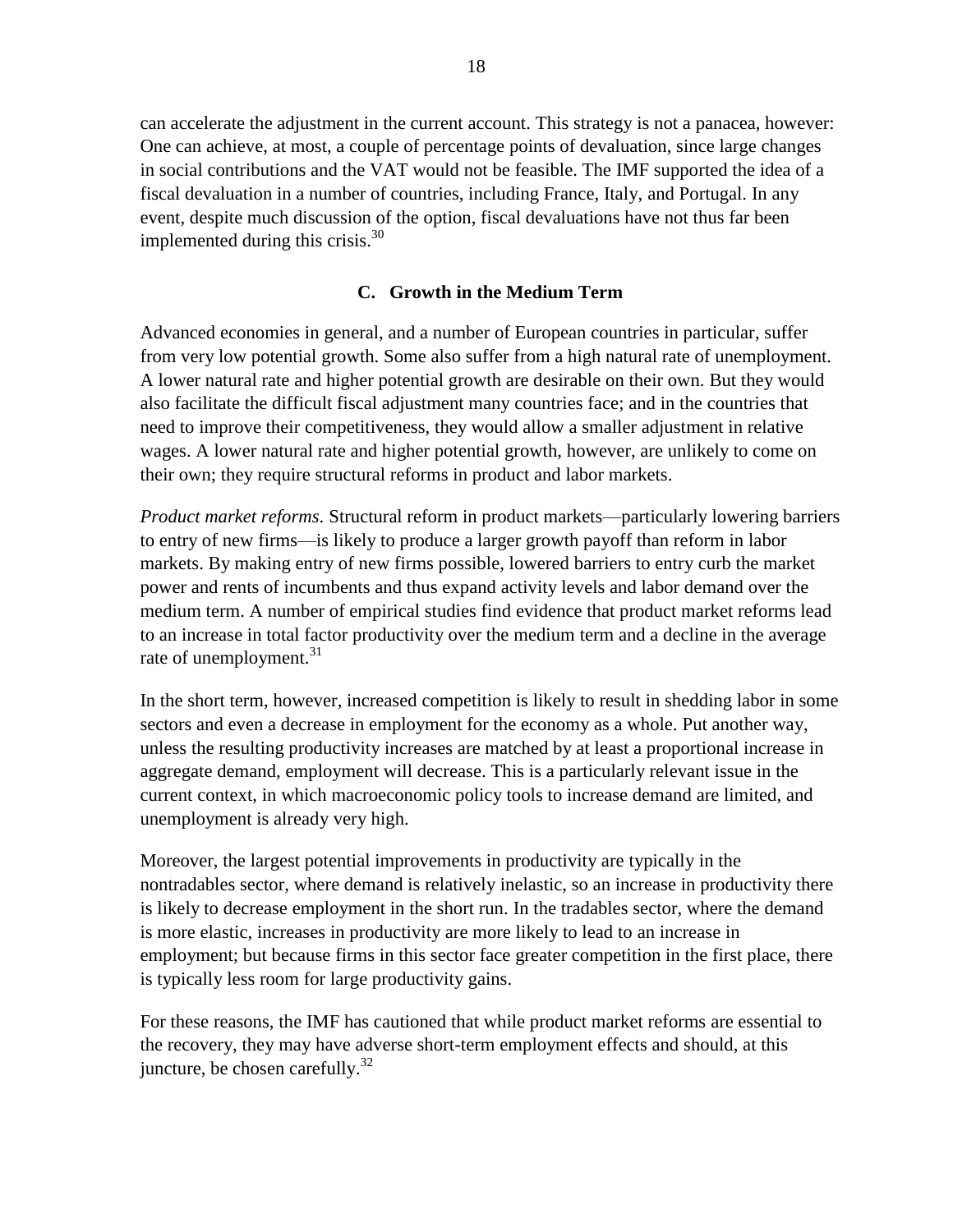19

*Labor market reforms.* Labor market reforms can lower the natural rate of unemployment; modify its incidence on particular groups; and, by improving reallocation, increase productivity growth. In earlier sections we indicated a number of labor market reforms that both theory and empirical evidence suggest can indeed help.

Such evidence led the IMF to recommend a number of institutional changes without which it believed the needed increases in growth may not be forthcoming.

We have already mentioned the reform of employment protection to reduce duality. Such a reform may not affect the unemployment rate very much, but it can help avoid the very high unemployment rates among particular groups, such as new entrants, in a number of countries.

The IMF has also made recommendations aimed at increasing participation and employment rates. While countries may well want to differ in the participation rates of various groups, some of the differences across countries appear to come from distortions. Removing these distortions to increase participation is desirable, not only for its own sake, but also because it again helps fiscally, for example by making it easier to finance retirement systems.

The rise in average labor force participation rates over the past two decades largely reflects the entry of women into the labor force.<sup>33</sup> Nevertheless, with average female participation rates nearly 20 percentage points lower than those for men, there is great scope for further increase. The IMF has recommended reducing the secondary-earner tax wedge—that is, the tax wedge applying to the spouse with the lower income in two-earner couples―in countries that currently apply family taxation, such as France and the United States. In other countries, lower marginal tax rates or targeted in-work tax credits for secondary earners can help reduce distortions. The IMF has also recommended that high and unconditional income support to families could be replaced with programs that give higher benefits to those in work, such as childcare subsidies for working mothers (which are relatively low in Austria and Portugal).

Another group for which labor force participation could be raised is workers aged 55 and older. Here the needed reforms include increasing effective retirement ages. The IMF has recommended raising statutory retirement ages where they are particularly low (France, Greece) and adjusting pension benefits in several countries to actuarially fair levels. Tougher rules governing disability benefits would also help. Participation in disability benefit programs is quite high, exceeding 10 percent of the labor force in a few countries. Linking disability benefits to work capacity and strengthening the attachment of disability claimants to the labor force through active labor market policies could help in Greece, Ireland, and Portugal. Under Romania's program, the pension law increased the retirement age, reindexed pensions, and tightened conditions for early retirement and disability pensions. The changes started in 2011 and are being implemented gradually. The minimum pension thresholds were left unchanged to protect the poorest pensioners.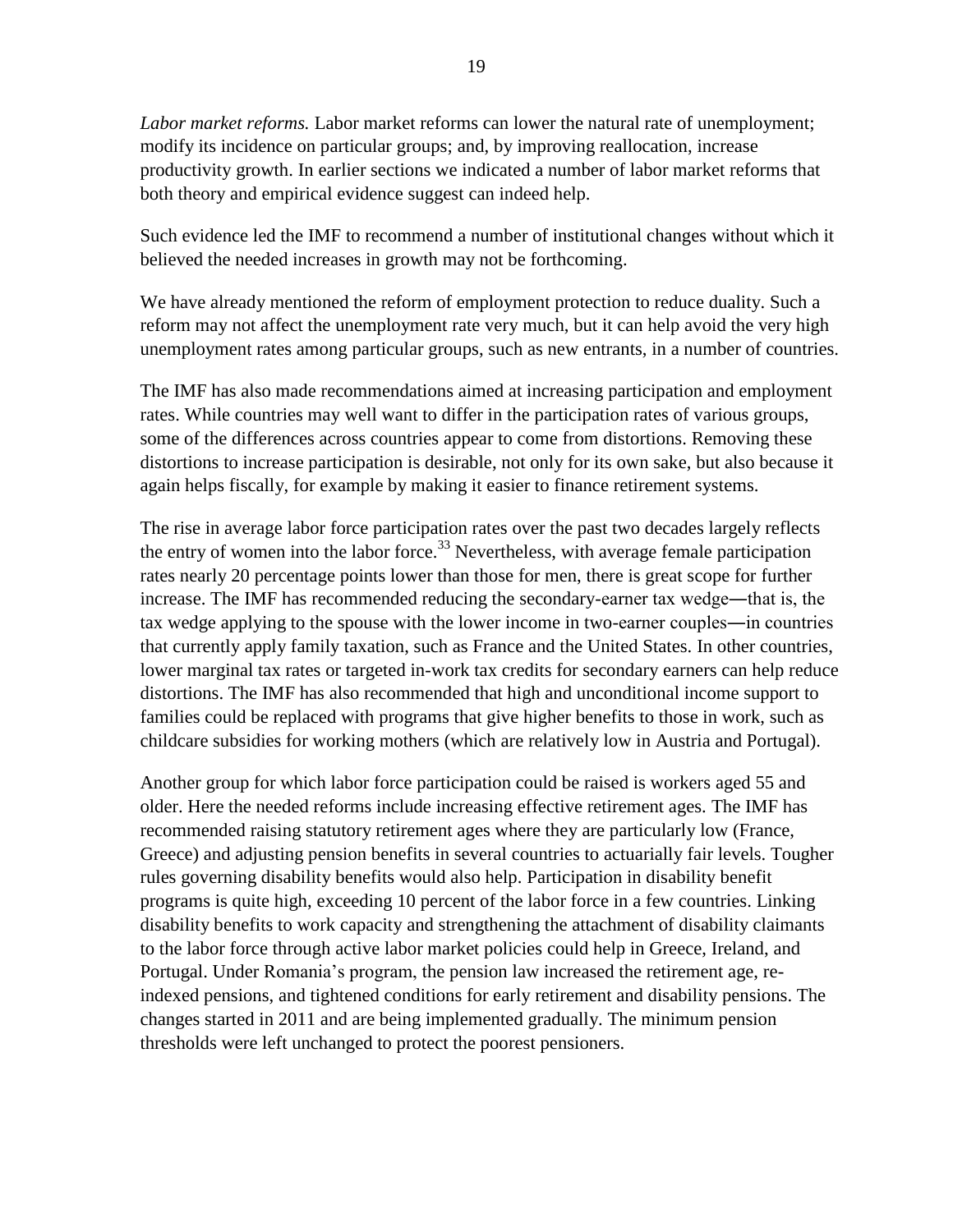### **V. CONCLUSION**

We have argued that economies need "micro" flexibility—the ability to reallocate resources to generate productivity growth—as well as "macro" flexibility—the ability to adjust to macroeconomic shocks. Designing labor market institutions so that they enhance flexibility while protecting workers is a difficult task. Nevertheless, our review of the literature and evidence provides some tentative conclusions on how this can be done.

To have micro flexibility, workers should be protected more through unemployment insurance rather than high employment protection (the so-called "flexicurity" model). Employment protection plays a role in creating incentives for workers and firms to invest in existing relations, but it should not be excessive. Dual employment protection, that is, giving permanent workers a lot of protection and temporary workers little protection, should be avoided.

Macro flexibility depends critically on the collective bargaining structure. What is needed for efficiency is a system that allows decentralized wage setting while keeping coordination to help the macroeconomic adjustment. A combination of national and firm-level bargaining seems like an attractive solution to the needs for both flexibility and coordination. Firm-level agreements can adjust wages to the specific conditions faced by firms. National agreements can set floors and, when needed, help the adjustment of wages and prices in response to major macroeconomic shocks. This being said, the implications of alternative structures of collective bargaining are poorly understood. This suggests that the IMF should tread carefully in its policy advice in this area, particularly since governments may have limited ability to reform existing systems. Moreover, trust among social partners appears to be just as important in bringing about macro flexibility as the structure of collective bargaining.

We have then looked at the labor market recommendations of the IMF since the beginning of the crisis, both in general and in program countries in the light of these conclusions. Given the assessment that much of the increase in unemployment is cyclical, IMF advice has been to maintain aggregate demand to the extent possible and to share the pain of lower demand through extension of unemployment insurance benefits. In countries that need to improve competitiveness, but also want to belong to a currency union or maintain a currency peg, the choices have been more difficult. Greater flexibility in wage-setting (for instance through opt-out clauses from collective agreements) and public sector wage cuts have been part of the adjustment process in IMF-supported programs in these countries. Some of these recommendations have been controversial, but we have done our best to explain their logic.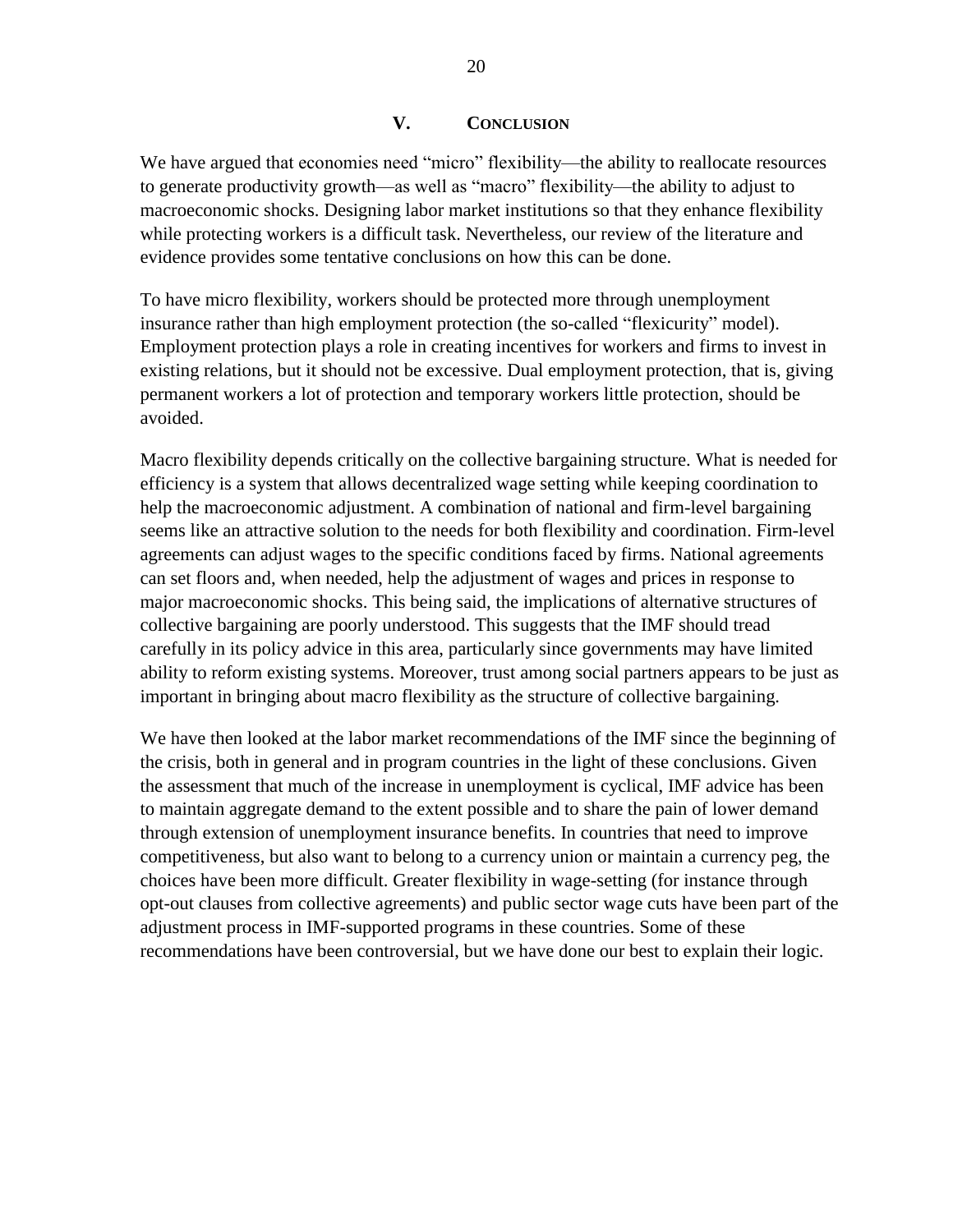#### **Endnotes**

 $1$  In thinking about labor market institutions, two different visions are relevant and essential to keep in mind. The first focuses on external labor markets, as captured for example in the flow/matching models developed by Diamond, Mortensen, and Pissarides. Those models focus on the large flows of workers and the process of reallocation across firms (Diamond, 1982a, 1982b; Mortensen and Pissarides, 1994; and Pissarides, 2000). The other focuses on internal labor markets and emphasizes instead the long-lasting relations between firms and workers (for example Doeringer and Piore, 1971; and Akerlof and Yellen, 1987).

<sup>2</sup> How productivity growth is distributed matters a lot if increases in living standards are to be broadly shared. The increase in wage inequality in many advanced economies is indeed an increasingly important issue. But while labor market institutions play a role in this context, many other important drivers, such as globalization and biased technological progress, lay largely outside the labor market. To limit the size of this paper, we leave aside the issues associated with inequality and the role of labor institutions in that context.

<sup>3</sup> Evidence on the role played by resource reallocation in promoting productivity growth is reviewed in Martin and Scarpetta (2012) and Syverson (2011). From the workers' side, indirect evidence also stems from the fact that voluntary job changes are typically associated with significant positive wage premia (OECD, 2010).

<sup>4</sup> Blanchard and Tirole (2004) discuss the optimal joint design of unemployment benefits and employment protection.

<sup>5</sup> Whether countries end up with high unemployment insurance and high duration of unemployment or low insurance and low duration is partly a matter of social choice. In general, there is a trade-off between welfare and efficiency. Countries should clearly avoid "interior" solutions where they are giving up both efficiency and welfare. But once they are on the welfare/efficiency frontier, social choice determines what point they pick on the frontier.

<sup>6</sup> Evidence on the effect of unemployment benefits and active labor market policies on unemployment is discussed in OECD (2006); effects on productivity—through better matching and encouraging firms and workers to go into high-risk, high-productivity jobs—are discussed in OECD (2007). The evidence on the impact of unemployment benefits on flows of workers or jobs is mixed (see, for instance, Gómez-Salvador, Messina, and Vallanti, 2004; Boeri and Garibaldi, 2009; and OECD, 2010).

<sup>7</sup> Evidence on the effect of employment protection on labor reallocation is reviewed in OECD (2010), Betcherman (2012), and Martin and Scarpetta (2012); effects on productivity growth are discussed in OECD (2007), Betcherman (2012), and Martin and Scarpetta (2012). The difficulty in teasing out the effect on productivity growth could reflect the fact that firms adjust to high employment protection through capital and skill deepening and/or the fact that longer expected tenure leads to more training of workers. The evidence on the impact of employment protection on the unemployment rate is reviewed in OECD (2006) and Betcherman (2012).

<sup>8</sup> Evidence on the negative effect of employment protection on the employment of these subgroups is discussed in Bertola, Blau, and Kahn (2007); Betcherman (2012); Jimeno and Rodriguez-Palenzuela (2002); and OECD (2004, 2006). For a discussion of dual employment protection, see Bentolila and Dolado (1994); Blanchard and Landier (2002); Cahuc and Postel-Vinay (2002); and Dolado, García‐Serrano, and Jimeno (2002).

<sup>9</sup> See for example OECD (2006); and Bertola, Boeri, and Nicoletti (2001).

 $10$  The two models also differ in another way: the Anglo-Saxon model is associated with substantially more inequality than the Nordic model.

 $11$  Germany has moved away from the continental model and toward the Nordic model by implementing the so-called Hartz reforms. These aim at improving the efficiency of active labor market policies, reforming the benefit system to activate the unemployed, and to some extent deregulating the labor market.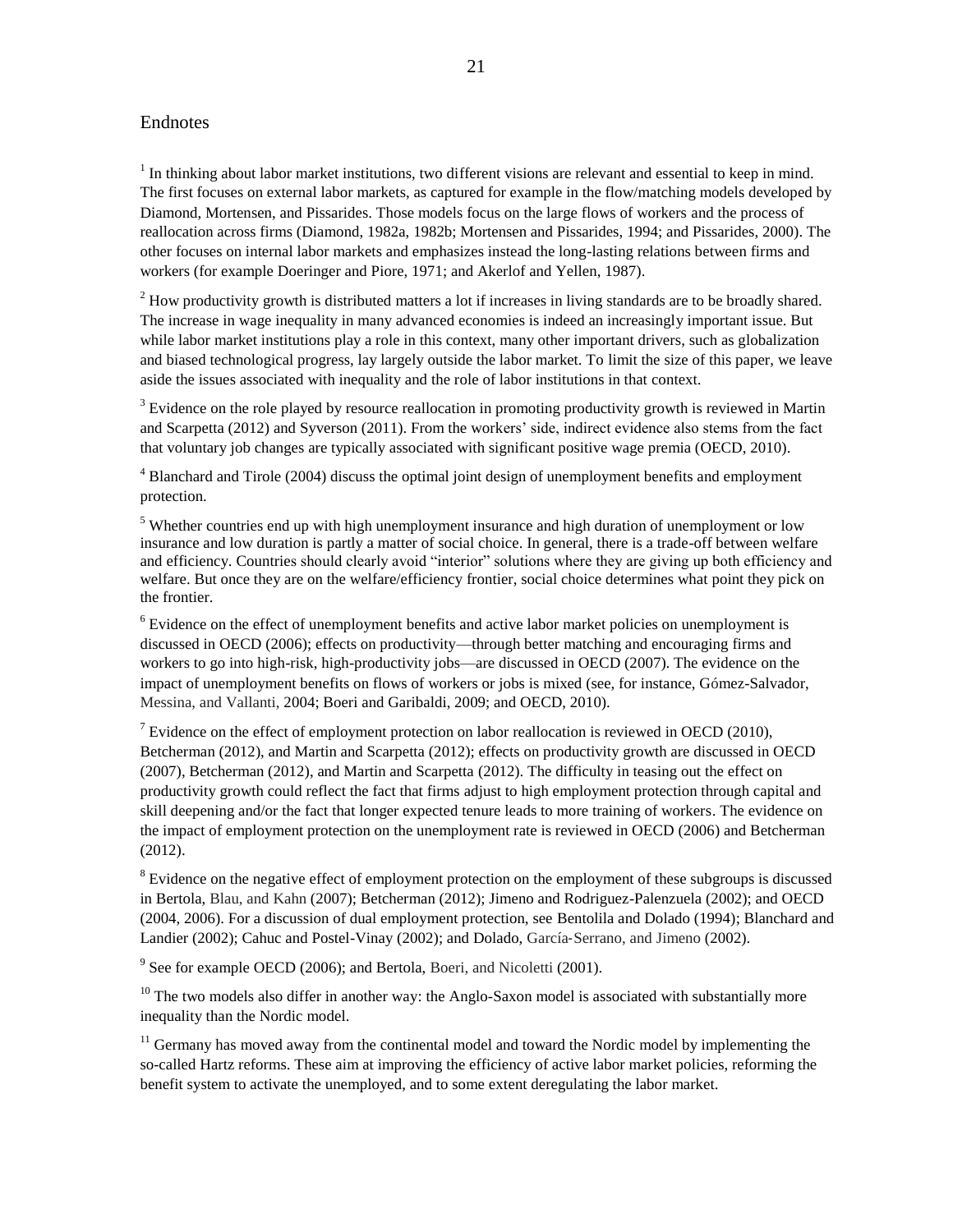$12$  To anticipate the discussion in the next section, the models also differ in their collective bargaining structures. The "Nordic" model has centralized collective bargaining and high union density.

<sup>13</sup> The concept of trust and its role in determining unemployment is discussed in Blanchard and Philippon (2006). They use strike activity in the early 1960s and historical evidence from the  $19<sup>th</sup>$  century on the attitude of states towards early unions to construct instruments for current labor relations and establish causality. Algan and Cahuc (2009) discuss the role of civic attitudes in the design of labor market institutions.

<sup>14</sup> Aghion, Algan and Cahuc (2011) find that state regulation of labor markets and the quality of labor relations are negatively correlated. They argue that state regulation can reduce the possibility for workers to experiment negotiation and learn about the potentially cooperative nature of labor relations. In turn, distrustful labor relations can lead to low union density and high demand for state regulation.

 $15$  OECD (2006) notes that microeconomic evaluation studies of different active labor market policies suggest that details of program design are key. Low-cost assistance with job search works well, while public job creation does not help much in bringing the unemployed back to unsubsidized work. Policies that are found to be the most effective are intensive employment services, individual case management, and selective referrals to long-term training programs.

<sup>16</sup> Ichino (2012) describes how the judicial system is key to a (mal)functioning labor market. The general principle should be that economic decisions should be left to the firm, and the role of judges should be limited to assessing whether dismissals are fair or unfair. Reforms in that direction have proven difficult.

 $17$  Evidence on the effect of the minimum wage on unemployment is discussed in OECD (2006), Betcherman (2012), and Schmitt (2013). The minimum wage also plays a role through its effect on other wages; this is relevant for macro flexibility.

<sup>18</sup> See OECD (2006) for a review of the empirical evidence.

<sup>19</sup> See Calmfors and Driffill (1988); Scarpetta (1996); and Elmeskov, Martin, and Scarpetta (1998). For surveys, see Flanagan (1999), OECD (2006), Betcherman (2012), and Traxler and Brandl (2009). One open issue is the role of sectoral bargaining. While unions see it as a useful coordination device, labor economists often see it as counterproductive.

 $20$  The Wassenaar Agreement brought employer groups and labor unions together in an accord that reduced the growth of wages in combination with the initiation of policies to curb joblessness and bring down inflation. The agreement is considered to have broken the wage-price spiral, significantly boosting employment and economic growth. The Moncloa Pact was an agreement reached in 1977 between the Spanish government and delegates of political parties to set the basic shape of economic and social policy during the political transition; it is seen as democratic Spain's first social contract.

 $21$  Jimeno and Thomas (2013) show that, disregarding externalities and other strategic issues associated with the level of bargaining, "efficient" firm-level bargaining can be reproduced with sectoral agreements provided that opt-out clauses are operative.

 $22$  The Annex provides a summary of the recommendations in IMF programs in advanced economies in Europe.

 $^{23}$  Dao and Loungani (2010) look at the human costs of this increase in unemployment.

 $^{24}$  As we discuss below, changes in labor market institutions are useful over the medium run, and may lead to faster wage and price adjustment over the short run, but restoring aggregate demand is essential.

<sup>25</sup> Hobijn and Sahin (2012) find some evidence of shifts in only 4 of the 14 economies that they study (Portugal, Spain, Sweden, and the United Kingdom). Diamond (2013) explains why care is needed in interpreting these shifts; they may not reflect a higher natural rate of unemployment either now or later. The behavior of other measures of mismatch is described in Chen and others (2011) and Lazear and Spletzer (2012).

<sup>26</sup> The behavior of inflation is analyzed in a chapter of the April 2013 *World Economic Outlook* (IMF, 2013).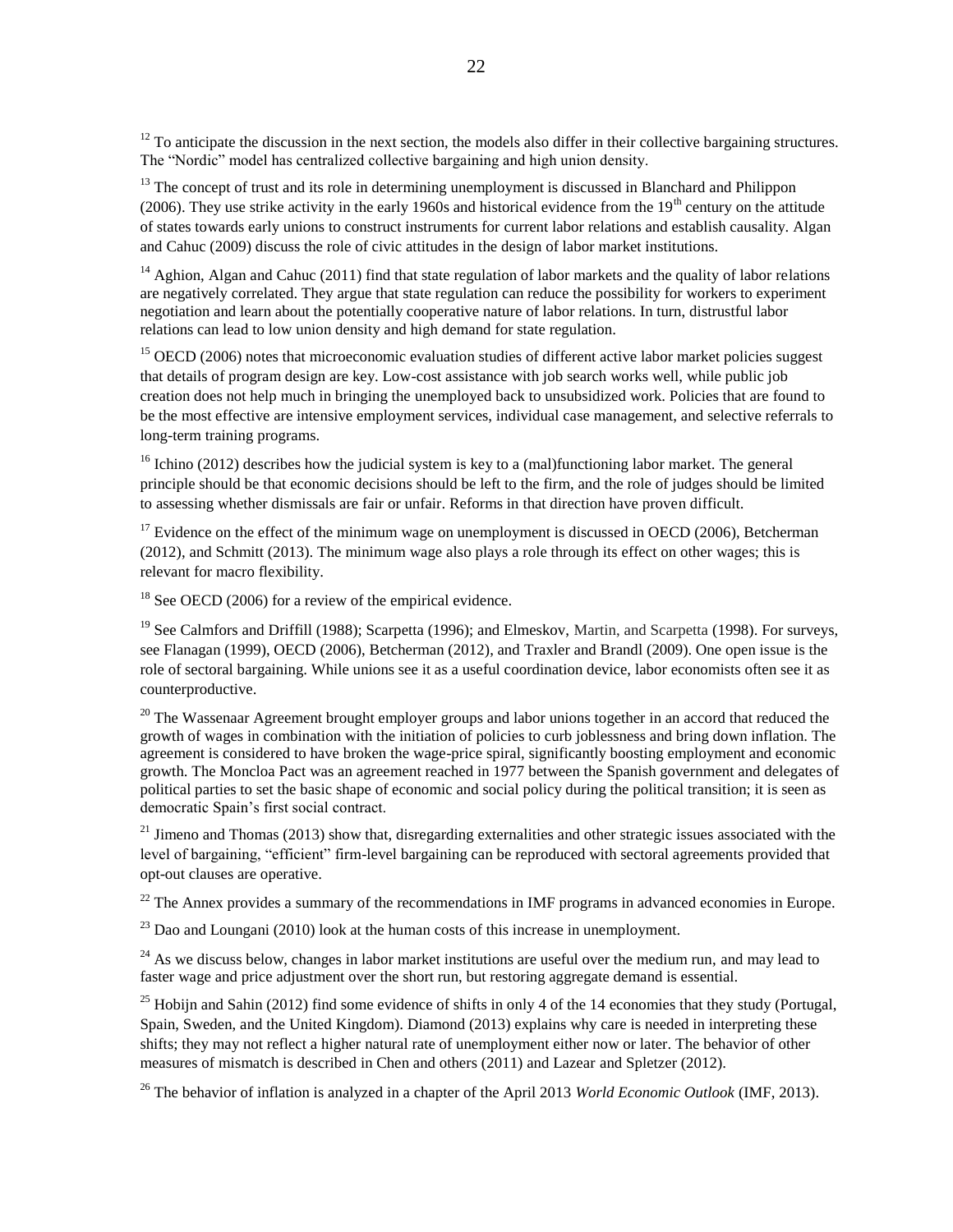<sup>27</sup> See Boeri and Bruecker (2011), Cahuc and Carcillo (2011) and Rinne and Zimmermann (2012).

<sup>28</sup> See Stovicek and Turrini (2012) for a detailed cross-country comparison of the features of the unemployment benefits systems in the EU.

 $^{29}$  A joint report by ILO-OECD-IMF-World Bank (2012) for the G20 concludes that:

Maintaining the purchasing power of minimum wages at around 30 to 40 per cent of median wages sustains demand and reduces poverty and income inequalities. Statutory wage floors systematically set at levels significantly above that range entail the risk that these benefits would be more than offset by lost job opportunities, especially for youth and low-skilled workers. Allowing the minimum wage to slip significantly below that range risks exacerbating poverty while weakening demand"  $(p, 12)$ .

The IMF has also on occasion recommended an increase in the minimum wage, for example, in Lithuania in 2012.

 $30$  See Farhi, Gopinath, and Itskhoki (2012) for a recent statement of the case for fiscal devaluation; and de [Mooij and Keen \(2012\)](https://www.imf.org/external/pubs/ft/wp/2012/wp1285.pdf) for estimates of the potential impact. De Mooij and Keen stress that implementation of a fiscal devaluation requires many detailed choices that can "powerfully modify the impact of the tax shift" and hence a solution "which looks easy on paper" can be risky if not properly implemented.

 $31$  Using data for a panel of OECD countries and sectors over the 1984 to 2007 period, Bourlès and others (2010) find that stringent product market regulations reduce total factor productivity in downstream industries. They estimate that aligning such regulations in upstream industries to best-practice levels would raise total factor productivity by  $\frac{1}{2}$  to 3<sup>1</sup>/<sub>2</sub> percent over the next 5 years, and by 1<sup>1</sup>/<sub>2</sub> to 10 percent over the next 10 years depending on the countries considered.

 $32$  See the discussion in Barkbu, Rahman, and Valdés (2012).

<sup>33</sup> The recommendations for countries in this paragraph and the next are contained in the paper on "Fiscal" Policies and Employment in Advanced and Emerging Economies" produced by the Fiscal Affairs Department, IMF (2012).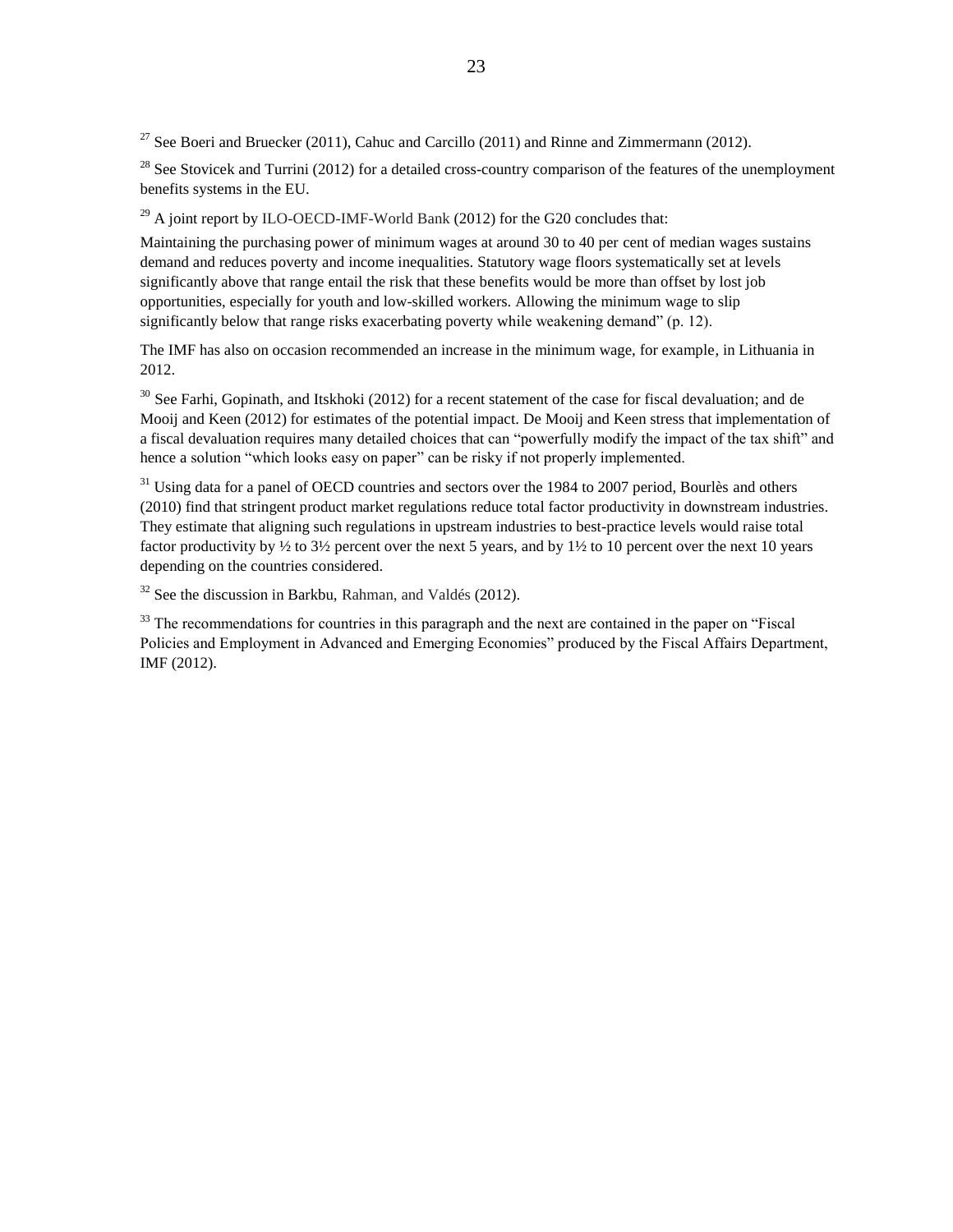| Annex: Advice on Labor Market Issues in IMF-Supported Programs in Europe |                                                                                                                                                |                                                                                                                                                                                                                   |                                                                                                                                                                                                                                                  |                                                                                                                                                                                                                                                                                                                                                                                                               |                                                                                                                    |  |  |
|--------------------------------------------------------------------------|------------------------------------------------------------------------------------------------------------------------------------------------|-------------------------------------------------------------------------------------------------------------------------------------------------------------------------------------------------------------------|--------------------------------------------------------------------------------------------------------------------------------------------------------------------------------------------------------------------------------------------------|---------------------------------------------------------------------------------------------------------------------------------------------------------------------------------------------------------------------------------------------------------------------------------------------------------------------------------------------------------------------------------------------------------------|--------------------------------------------------------------------------------------------------------------------|--|--|
| <b>Country</b>                                                           | Unemployment                                                                                                                                   | <b>Employment</b>                                                                                                                                                                                                 | Minimum wage                                                                                                                                                                                                                                     | <b>Collective</b>                                                                                                                                                                                                                                                                                                                                                                                             | <b>Public sector</b>                                                                                               |  |  |
|                                                                          | insurance and                                                                                                                                  | protection and                                                                                                                                                                                                    |                                                                                                                                                                                                                                                  | bargaining                                                                                                                                                                                                                                                                                                                                                                                                    | wages and                                                                                                          |  |  |
|                                                                          | other support                                                                                                                                  | working time                                                                                                                                                                                                      |                                                                                                                                                                                                                                                  |                                                                                                                                                                                                                                                                                                                                                                                                               | conditions                                                                                                         |  |  |
| Greece                                                                   | Unemployment<br>benefit<br>coverage and<br>training<br>programs<br>expanded                                                                    | Change in trial<br>period and<br>regime for<br>collective<br>dismissals;<br>change of part-<br>time and<br>overtime regime;<br>shorter notice<br>period and<br>revised notice<br>and severance<br>payment regimes | Sharp cut (from<br>high levels);<br>additional cut in<br>youth minimum<br>wage; maturity<br>allowances in the<br>minimum wage<br>frozen; minimum<br>wage made<br>statutory (set by<br>government,<br>with consultation<br>of social<br>partners) | Suspension of<br>the extension of<br>sectoral<br>collective<br>bargaining<br>agreements;<br>reform of firm-<br>level regime<br>(suspension of<br>favorability<br>clause;<br>broadening the<br>scope for<br>conclusion of<br>agreements with<br>work councils<br>and workers'<br>representatives).<br>Arbitration<br>system switched<br>to voluntary<br>recourse; length<br>of collective<br>contracts limited | Automatic salary<br>increases frozen;<br>public firms can<br>align contract<br>terms to those in<br>private sector |  |  |
| Iceland                                                                  | Spending on<br>unemployment<br>increases,<br>mostly through<br>cash benefits.<br>Job retraining,<br>subsidized<br>hiring and study<br>programs |                                                                                                                                                                                                                   |                                                                                                                                                                                                                                                  |                                                                                                                                                                                                                                                                                                                                                                                                               |                                                                                                                    |  |  |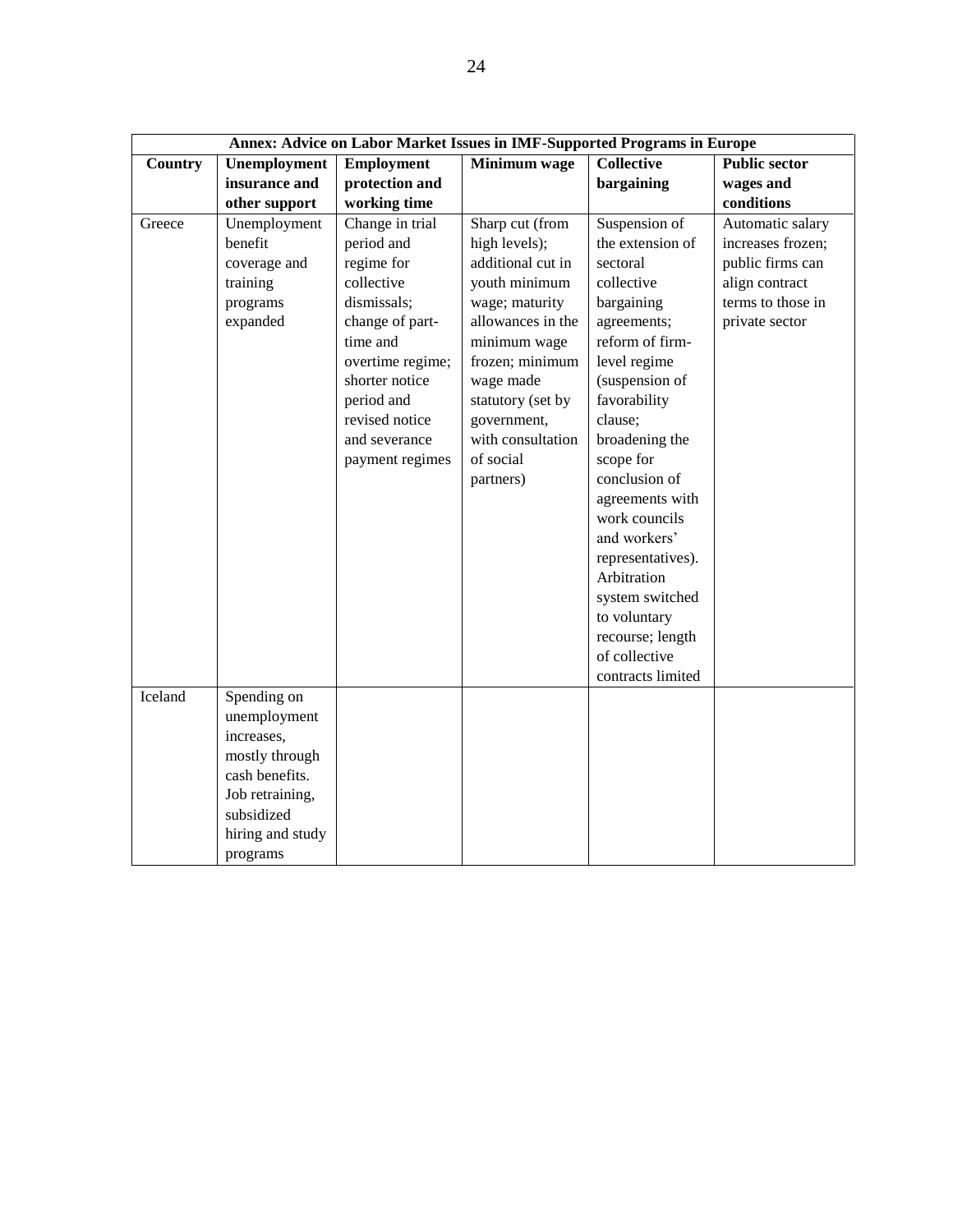| Ireland  | Strengthened<br>labor activation<br>and training for<br>job seekers,<br>particularly<br>long-term<br>unemployed.<br>Targeted fiscal<br>policy and<br>investment<br>projects to<br>foster job<br>creation |                                                                                                                         |                                                                                               | Revised regime<br>for sectoral wage<br>agreements<br>(Registered<br>Employment<br>Agreements and<br>Employment<br>Regulation<br>Orders)                                                                                                                                                                                                                              | Substantial wage<br>(including pay rate<br>and allowances)<br>and personnel cuts;<br>further reductions<br>to public sector<br>wage bill through<br>improved rostering<br>and longer working<br>hours; increased<br>redeployment<br>possibilities within<br>the public sector |
|----------|----------------------------------------------------------------------------------------------------------------------------------------------------------------------------------------------------------|-------------------------------------------------------------------------------------------------------------------------|-----------------------------------------------------------------------------------------------|----------------------------------------------------------------------------------------------------------------------------------------------------------------------------------------------------------------------------------------------------------------------------------------------------------------------------------------------------------------------|-------------------------------------------------------------------------------------------------------------------------------------------------------------------------------------------------------------------------------------------------------------------------------|
| Latvia   | Emergency<br>public works<br>program to help<br>unemployed                                                                                                                                               |                                                                                                                         |                                                                                               |                                                                                                                                                                                                                                                                                                                                                                      | Substantial wage<br>(and price) cuts                                                                                                                                                                                                                                          |
| Portugal | <b>UI</b> benefit<br>reduced (from<br>very high<br>levels). Steps to<br>improve<br>education and<br>training for<br>long-term and<br>youth<br>unemployed                                                 | Reduction in<br>protection (from<br>high levels),<br>including cut in<br>severance pay.<br>Reform of<br>overtime regime | Frozen (level not<br>high but<br>increases during<br>2007-10 had<br>outpaced<br>productivity) | Change in<br>regime for firm-<br>level agreements<br>(broadening the<br>scope for<br>conclusion of<br>agreements with<br>work councils<br>and workers'<br>representatives);<br>change in regime<br>for extension of<br>collective<br>bargaining<br>agreements<br>(ensuring<br>significant<br>representation<br>before extension<br>of agreements to<br>whole sector) | Substantial wage<br>cuts (including<br>elimination of 14 <sup>th</sup><br>month salary)                                                                                                                                                                                       |
| Romania  |                                                                                                                                                                                                          | Reform of<br>legislation<br>governing<br>working time<br>regime and<br>fixed-term work<br>arrangements                  | Minimum wage<br>raised (from<br>initially low<br>levels)                                      | Change in<br>collective<br>bargaining<br>regime aimed at<br>promoting<br>decentralization<br>of wage setting                                                                                                                                                                                                                                                         | Temporary cuts in<br>public wages<br>(reversing<br>increases during<br>2006-08) and<br>scaling back<br>employment; new<br>public wage law                                                                                                                                     |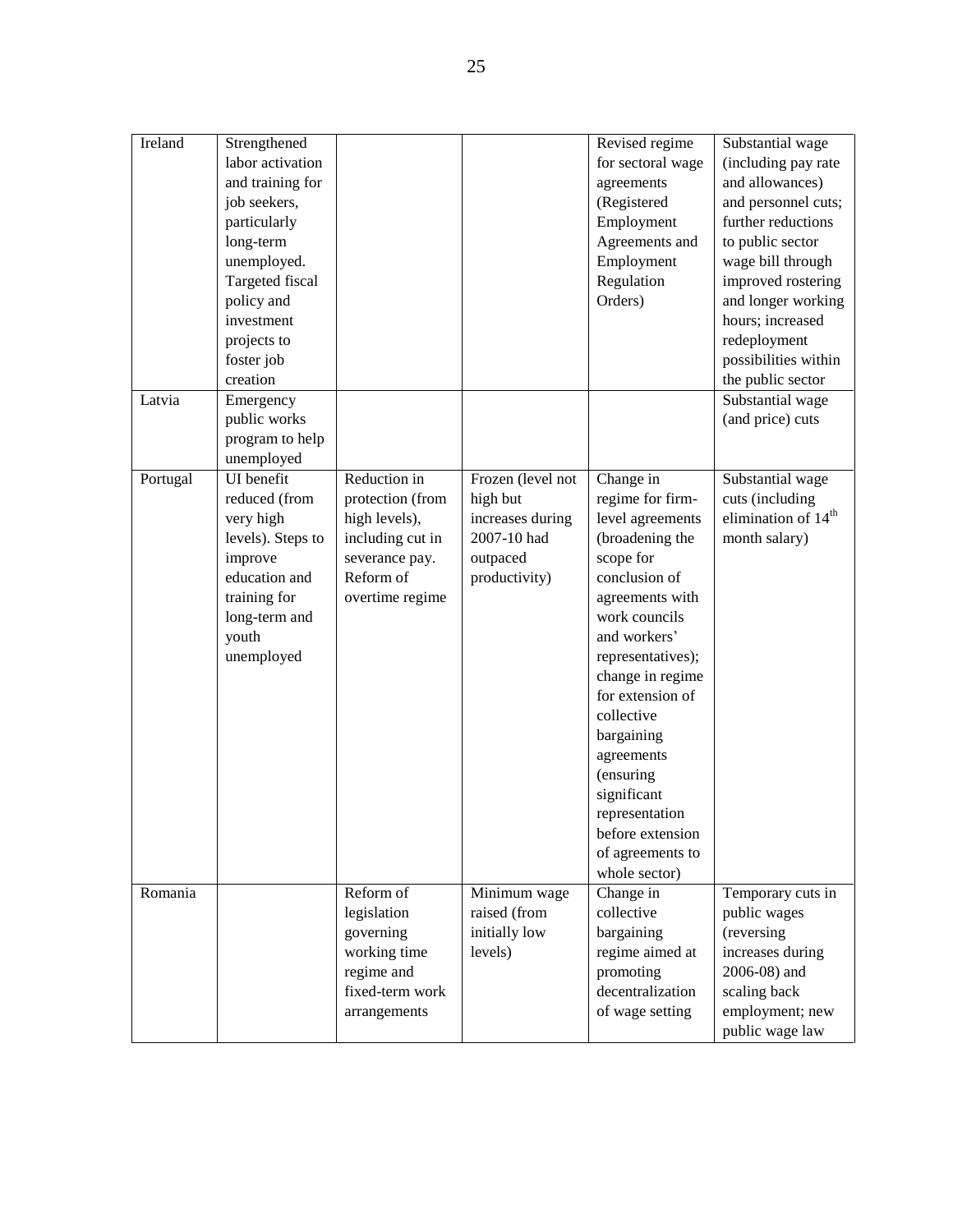#### **REFERENCES**

- Aghion, P., Algan, Y., and Cahuc, P. 2011, "Civil Society and the State: The Interplay between Cooperation and Minimum Wage Regulation," *Journal of the European Economic Association*, Vol. 9, No. 1, pp. 3-42.
- Akerlof, G.A., and J.L. Yellen, eds., 1987, *Efficiency Wage Models of the Labor Market* (Cambridge, United Kingdom: Cambridge University Press).
- Algan, Y., and P. Cahuc, 2009, "Civic Virtue and Labor Market Institutions," *American Economic Journal: Macroeconomics*, Vol. 1, No. 1, pp. 111–45.
- Barkbu, B., J. Rahman, and R.O. Valdés, 2012, "Fostering Growth in Europe Now," IMF Staff Discussion Note No. 12/07 (Washington: International Monetary Fund).
- Bentolila, S., and J.J. Dolado, 1994, "Labour Flexibility and Wages: Lessons from Spain," *Economic Policy*, Vol. 9, No. 18, pp. 53–99.
- Bertola, G., F. Blau, and L. Kahn, 2007, "Labor Market Institutions and Demographic [Employment Patterns,](http://ideas.repec.org/a/spr/jopoec/v20y2007i4p833-867.html)‖ *[Journal of Population Economics](http://ideas.repec.org/s/spr/jopoec.html)*, Vol. 20, No. 4, pp. 833–67.
- Bertola, G., T. Boeri, and G. Nicoletti, eds., 2001, *Welfare and Employment in a United Europe: A Study for the Fondazione Rodolfo DeBenedetti* (Cambridge, Massachusetts: MIT Press).
- Betcherman, G., 2012, "Labor Market Institutions: A Review of the Literature," World Bank Policy Research Working Paper No. 6276 (Washington).
- Blanchard, O., and A. Landier, 2002, "The Perverse Effects of Partial Labour Market Reform: Fixed-Term Contracts in France," *Economic Journal*, Vol. 112, No. 480, pp. F214–44.
- Blanchard, O., and T. Philippon, 2006, "The Quality of Labor Relations and Unemployment," Stern School of Business, NYU Working Paper No. FIN-06-038 (New York: New York University), http://ssrn.com/abstract=1293660.
- Blanchard, O., and P. Portugal, 2001, "What Hides behind an Unemployment Rate: Comparing Portuguese and U.S. Labor Markets," *American Economic Review*, Vol. 91, No. 1, pp. 187–207.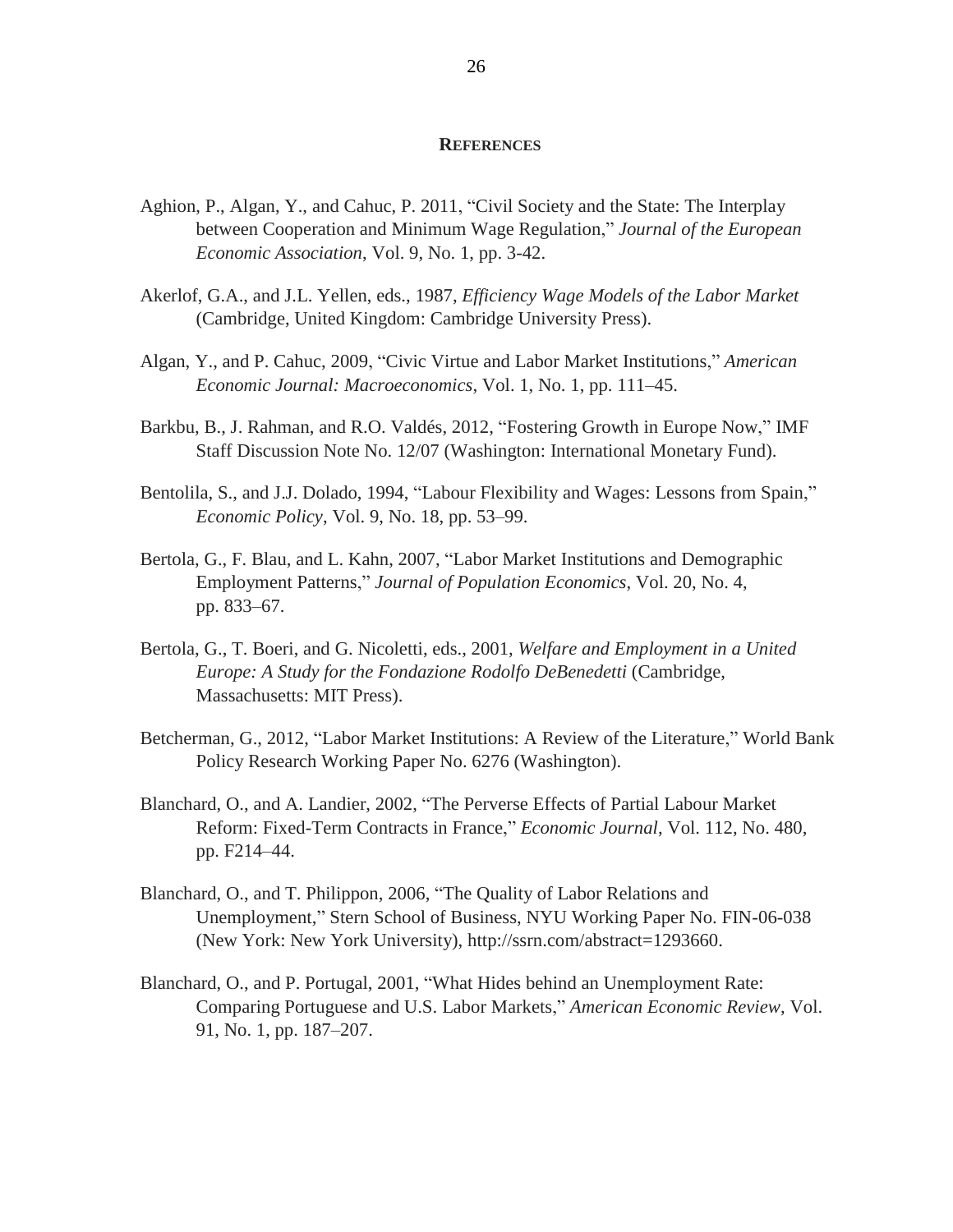- Blanchard, O., and J. Tirole, 2004, "The Optimal Design of Unemployment Insurance and Employment Protection. A First Pass." NBER Working Paper No. 10443 (Cambridge, Massachusetts: National Bureau of Economic Research).
- Boeri, T., and H. Bruecker, 2011, "Short-Time Work Benefits Revisited: Some Lessons from the Great Recession," *Economic Policy*, Vol. 26, No. 68, pp. 697–765.
- Boeri, T., and P. Garibaldi, 2009, "Beyond Eurosclerosis," *Economic Policy*, Vol. 24, No. 59, pp. 409–61.
- Bourlès, R., G. Cette, J. Lopez, J. Mairesse, and G. Nicoletti, 2010, "Do Product Market Regulations in Upstream Sectors Curb Productivity Growth? Panel Data Evidence for OECD Countries," NBER Working Paper No. 16520 (Cambridge, Massachusetts: National Bureau of Economic Research).
- Brandl, B., and F. Traxler, 2009, "The Economic Effects of Collective Bargaining Coverage; A Cross-National Analysis", ILO
- Cahuc, P., and S. Carcillo, 2011, "Is Short-Time Work a Good Method To Keep Unemployment Down?" IZA Discussion Paper No. 5430 (Bonn: Institute for the Study of Labor).
- Cahuc, P., and F. Postel-Vinay, 2002, "Temporary Jobs, Employment Protection and Labor Market Performance," *Labour Economics*, Vol. 9, No. 1, pp. 63-91.
- Calmfors, L., and J. Driffill, 1988, "Bargaining Structure, Corporatism and Macroeconomic Performance," *Economic Policy*, Vol. 3, No. 6, pp. 13–61.
- Chen, J., P. Kannan, P. Loungani, and B. Trehan, 2011, "New Evidence on Cyclical and Structural Sources of Unemployment," IMF Working Paper No. 11/106 (Washington: International Monetary Fund).
- Dao, M., and P. Loungani, 2010, "The Human Cost of Recessions: Assessing It, Reducing It," IMF Staff Position Note No. 10/17 (Washington: International Monetary Fund).
- de Mooij, R., and M. Keen, 2012, "'Fiscal Devaluation' and Fiscal Consolidation: The VAT in Troubled Times," NBER Working Paper No. 1793 (Cambridge, Massachusetts: National Bureau of Economic Research).
- Diamond, P.A., 1982a, "Aggregate Demand Management in Search Equilibrium," *Journal of Political Economy*, Vol. 90, No. 5, pp. 881–94.

 $-$ , 1982b, "Wage Determination and Efficiency in Search Equilibrium," *Review of Economic Studies*, Vol. 49, No. 2, pp. 217–27.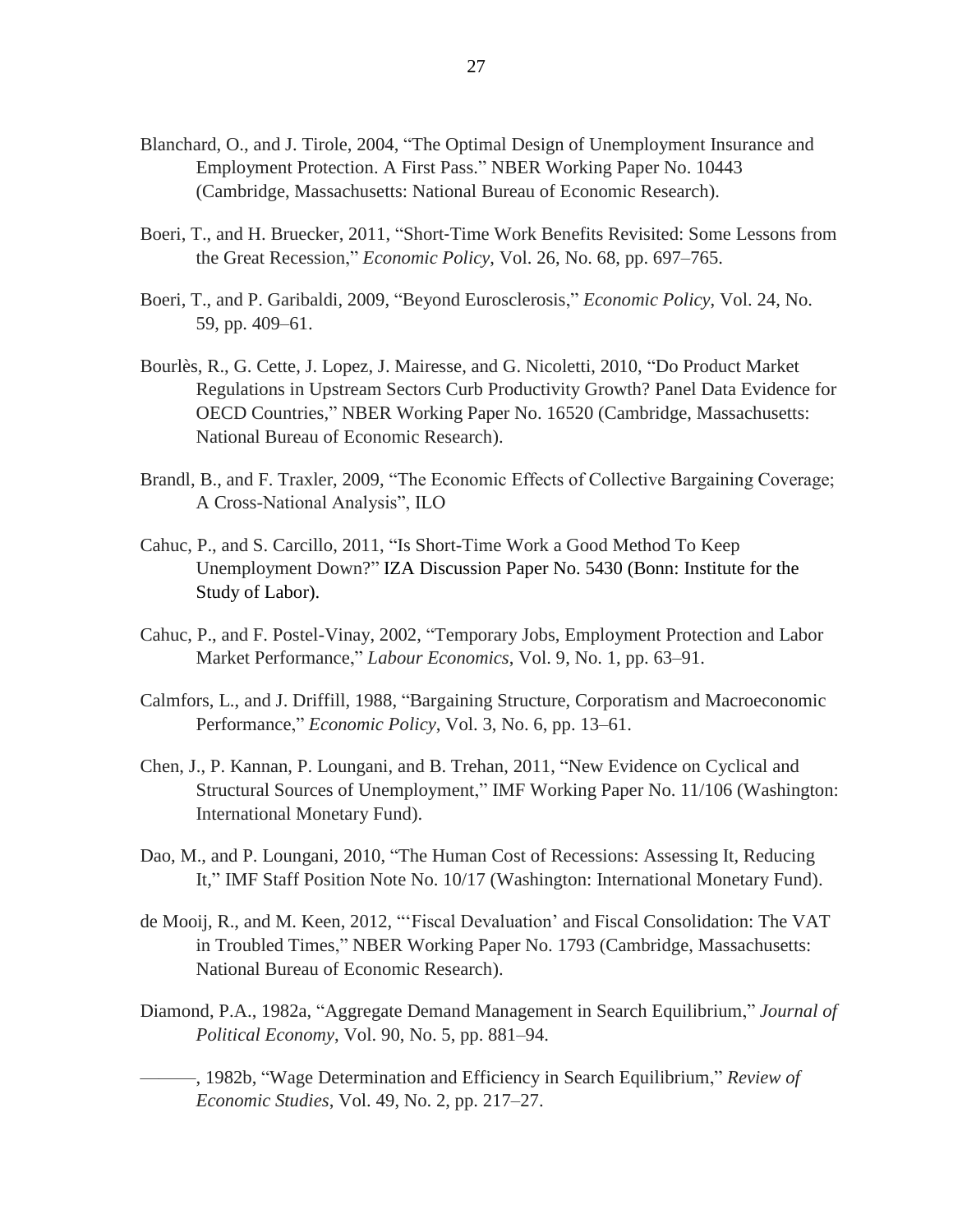–, 2013, "Cyclical Unemployment, Structural Unemployment," NBER Working Paper No. 18761 (Cambridge, Massachusetts: National Bureau of Economic Research).

- Doeringer, P.B., and M.J. Piore, 1971, *Internal Labor Markets and Manpower Analysis* (Armonk, New York: M.E. Sharpe).
- Dolado, J.J., C. García-Serrano, and J.F. Jimeno, 2002, "Drawing Lessons from the Boom of Temporary Jobs in Spain," *Economic Journal*, Vol. 112, No. 480, pp. F270–95.
- Elmeskov, J., J.P. Martin, and S. Scarpetta, 1998, "Key Lessons for Labour Market Reforms: Evidence from OECD Countries' Experience," Swedish Economic Policy Review, Vol. 5, No. 2, pp. 205–52.
- Farhi, E., G. Gopinath, and O. Itskhoki, 2011, "Fiscal Devaluations," NBER Working Paper No. 17662 (Cambridge, Massachusetts: National Bureau of Economic Research).
- Flanagan, R.J., 1999, "Macroeconomic Performance and Collective Bargaining: An International Perspective," *Journal of Economic Literature*, Vol. 37, No. 3, pp. 1150–75.
- Gómez-Salvador, R., J. Messina, and G. Vallanti, 2004, "Gross Job Flows and Institutions in Europe," *Labour Economics*, Vol. 11, No. 4, pp. 469–85.
- Hobijn, B., and A. Sahin, 2012, "Beveridge Curve Shifts across Countries Since the Great Recession," Working Paper No. 2012-24 (San Francisco: Federal Bank of San Francisco).
- Ichino, P., 2012, *Inchiesta sul lavoro. Perché non dobbiamo avere paura di una grande riforma* (Segrate, Italy: Mondadori)*.*
- International Labor Organization, Organisation for Economic Cooperation and Development, International Monetary Fund, and World Bank (ILO-OECD-IMF-World Bank), 2012, *Boosting Jobs and Living Standards in G20 Countries*, http://www.oecd.org/eco/growth/Boosting jobs and living standards in G20 countries.pdf.
- International Monetary Fund, 2012, "Fiscal Policy and Employment in Advanced and Emerging Economies," Fiscal Affairs Department, http://www.imf.org/external/np/pp/eng/2012/061512.pdf.

———, 2013, *World Economic Outlook,* World Economic and Financial Surveys (Washington, April).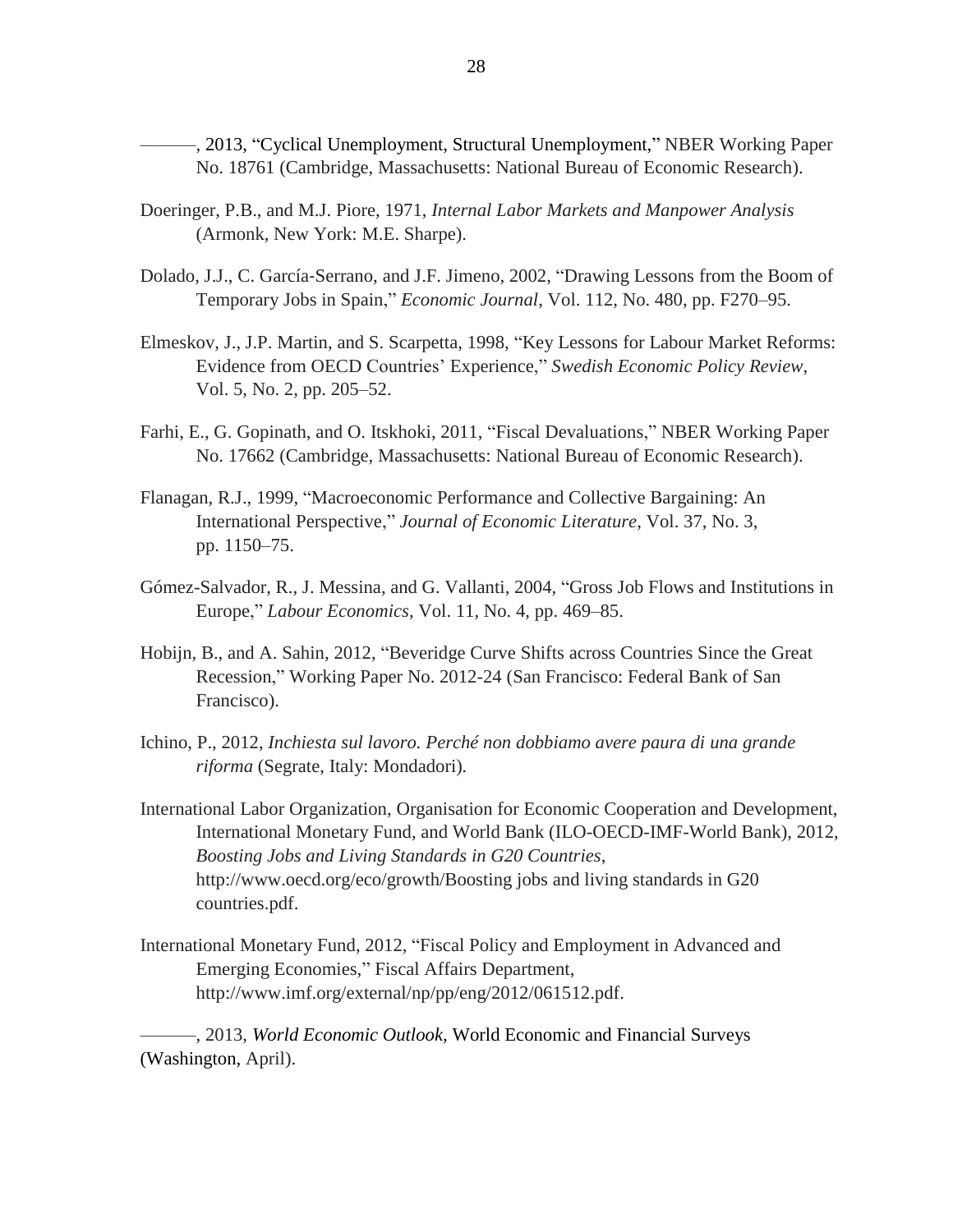- Jimeno, J.F., and D. Rodríguez-Palenzuela, 2002, "Youth Unemployment in the OECD: Demographic Shifts, Labour Market Institutions, and Macroeconomic Shocks," Working Paper No.155 (Frankfurt: European Central Bank).
- Jimeno, J.F., and C. Thomas, 2013, "Collective Bargaining, Firm Heterogeneity and Unemployment," *European Economic Review*, Vol. 59, pp. 63–79.
- Lazear, E.P., and J.R. Spletzer, 2012, "The United States Labor Market: Status Quo or A New Normal?" NBER Working Paper No. 18386 (Cambridge, Massachusetts: National Bureau of Economic Research).
- Martin, J.P., and S. Scarpetta, 2012, "Setting It Right: Employment Protection, Labour Reallocation and Productivity," *De Economist*, Vol. 160, No. 2, pp. 89–116.
- Mortensen, D.T., and C.A. Pissarides, 1994, "Job Creation and Job Destruction in the Theory of Unemployment,‖ *Review of Economic Studies*, Vol. 61, No. 3, pp. 397–415.
- Organisation for Economic Cooperation and Development (OECD), 2004, "Employment Protection Regulation and Labour Market Performance," *OECD Employment Outlook 2004*, Chapter 2, pp. 61–126 (Paris).
- ———, 2006, *OECD Employment Outlook 2006: Boosting Jobs and Incomes* (Paris).
- ———, 2007, ―More Jobs but Less Productive? The Impact of Labour Market Policies on Productivity," *OECD Employment Outlook 2007*, Chapter 2, pp. 55–103.
- $-$ , 2010, "Institutional and Policy Determinants of Labour Market Flows," *OECD Employment Outlook 2010: Moving Beyond the Jobs Crisis*, Chapter 3, pp. 167–210.
- Perez, E., and Y. Yao, 2012, "Can Institutional Reform Reduce Job Destruction and Unemployment Duration? Yes It Can," IMF Working Paper No. 12/54 (Washington: International Monetary Fund).
- Pissarides, C.A., 2000, Equilibrium Unemployment Theory, (Cambridge, Massachusetts: MIT Press).
- Rinne, U., and K. Zimmermann, 2012, "Another Economic Miracle? The German Labor Market and the Great Recession," IZA Discussion Paper No. 6250 (Bonn: Institute for the Study of Labor).
- Scarpetta, S., 1996, "Assessing the Role of Labour Market Policies and Institutional Settings on Unemployment: A Cross-Country Study," *OECD Economic Studies*, Vol. 26, No. 1, pp. 43–98.